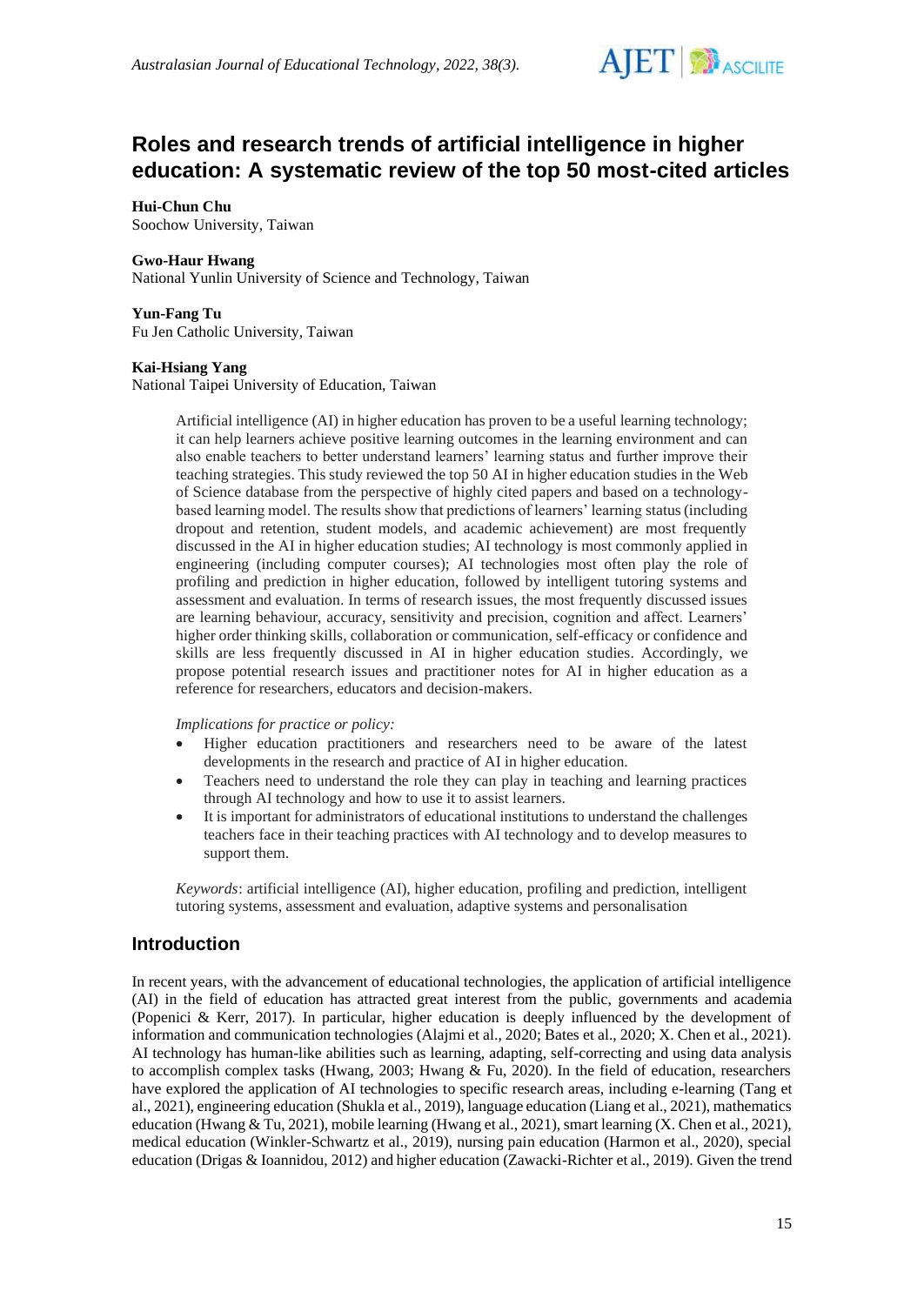

of the use of AI technologies in education, there are three important considerations: the shift of AI technologies from an isolated area of research and development to a consideration of their impact on teaching and learning (i.e., pedagogy); the need for smarter AI in education technology applications that incorporate collaboration between researchers, developers, and educators (i.e., technology); and the codesign of new learning tools or systems with teachers, students, and parents (i.e., system change) (Luckin et al., 2016). In addition, Popenici and Kerr explored the impact of AI on teaching and learning in higher education and pointed out the close relationship between higher education and new technologies and the computing capacities of new intelligent machines.

From the perspective of article information (year of publication, journal name, countries of authorship, discipline of first author), study design and execution (empirical or descriptive, educational settings) and how AI was used (applications in the student life cycle, specific applications and methods), Zawacki-Richter et al. (2019) reviewed the research on AI in higher education from 2007 to 2018. They pointed out that AI technologies can assist in profiling and prediction in higher education (including admissions decisions and course scheduling; dropout and retention; student models and academic achievement), but also as intelligent tutoring systems (ITS), providing diagnostics and adaptive systems and recommending personalised content. In terms of profiling and prediction, AI technologies can assist with the prediction of learner performance (e.g., high dropout rates, low homework completion rates and poor learning outcomes), that is, early detection of at-risk learners and the adoption of preventive measures that could improve their success rates (Luan & Tsai, 2021; Lykourentzou et al., 2009; Wu et al., 2020). Considering ITS, AI technologies can provide guidance to learners during the learning process and organise useful information about learners' learning abilities and progress, further providing teachers with suggestions on how to adapt teaching methods to the learners' status (Mohamed & Lamia, 2018; Moundridou & Virvou, 2002; Schiaffino et al., 2008). Regarding assessment and evaluation, AI technologies can analyse learners' learning states and behaviours, as well as diagnose their individual learning states and provide immediate guidance and feedback, for example, automatic essay scoring (X. Chen, Xie et al., 2020; McNamara et al., 2015). As for adaptive systems and personalisation, AI technologies can solve the traditional one-size-fitsall approach to education and provide learners with personalised and adapted learning experiences and learning styles to enhance their learning effectiveness (Latham et al., 2014; Li et al., 2021; C. F. Lin et al., 2013; Xie et al., 2019).

Therefore, the application of AI technologies for building personalised, adaptive and participatory learning environments and for providing teachers with relevant information about learners' learning characteristics and status to help teachers intervene and assist learners in a timely manner has become an important issue in higher education research (Bedenlier et al., 2020; Zawacki-Richter et al., 2019). In addition, literature reviews are an important way for exploring trends in higher education research; according to X. Chen, Xie et al. (2020) and Hwang and Tsai (2011), researchers can communicate about educational practices through publishing in scientific journals, allowing them to quickly grasp research-related topics and trends. There are a few examples of educational technology-related literature reviews that have successfully adopted bibliometric analysis to analyse the abstracts and keywords of articles to discover research themes and their trends over a period of time (e.g., X. Chen et al., 2021; X. Chen, Xie et al., 2020; X. Chen, Zou et al., 2020). However, there are some research dimensions that are not available through bibliographic analysis; thus, some researchers have conducted systemic reviews of the research issues and focused on the application of AI technologies in various fields (e.g., Hwang & Tu, 2021; Tang et al., 2021; Zawacki-Richter et al., 2019). Researchers have also pointed out that highly cited papers can represent recent changes in specific research and can reflect recent issues or research trends of interest to researchers (Barbera et al., 2020; Cheng et al., 2020; Lai, 2020). In addition, literature reviews have analysed the top 50 or top 100 most-cited publications in various fields such as mobile learning (Lai, 2020), flipped learning (Cheng et al., 2020), nursing student education (Chang et al., 2020), economic development (Asatullaeva et al., 2021) and the energy-growth nexus (Ahmad et al., 2020). However, to date, no literature review has examined the characteristics and impact of AI in higher education publications from the perspective of highly cited papers. The present study was based on Chang et al. (2020), Hwang et al. (2021) and Hwang and Tu (2021). In terms of research purposes, application domains, research methods, sample sizes, data sources, roles of AI in education, adopted AI algorithms and research issues, and from the perspective of significant productive authors, we analysed the top 50 publications in the Social Sciences Citation Index of the Web of Science (WoS) database. Accordingly, the following research questions were raised in this study: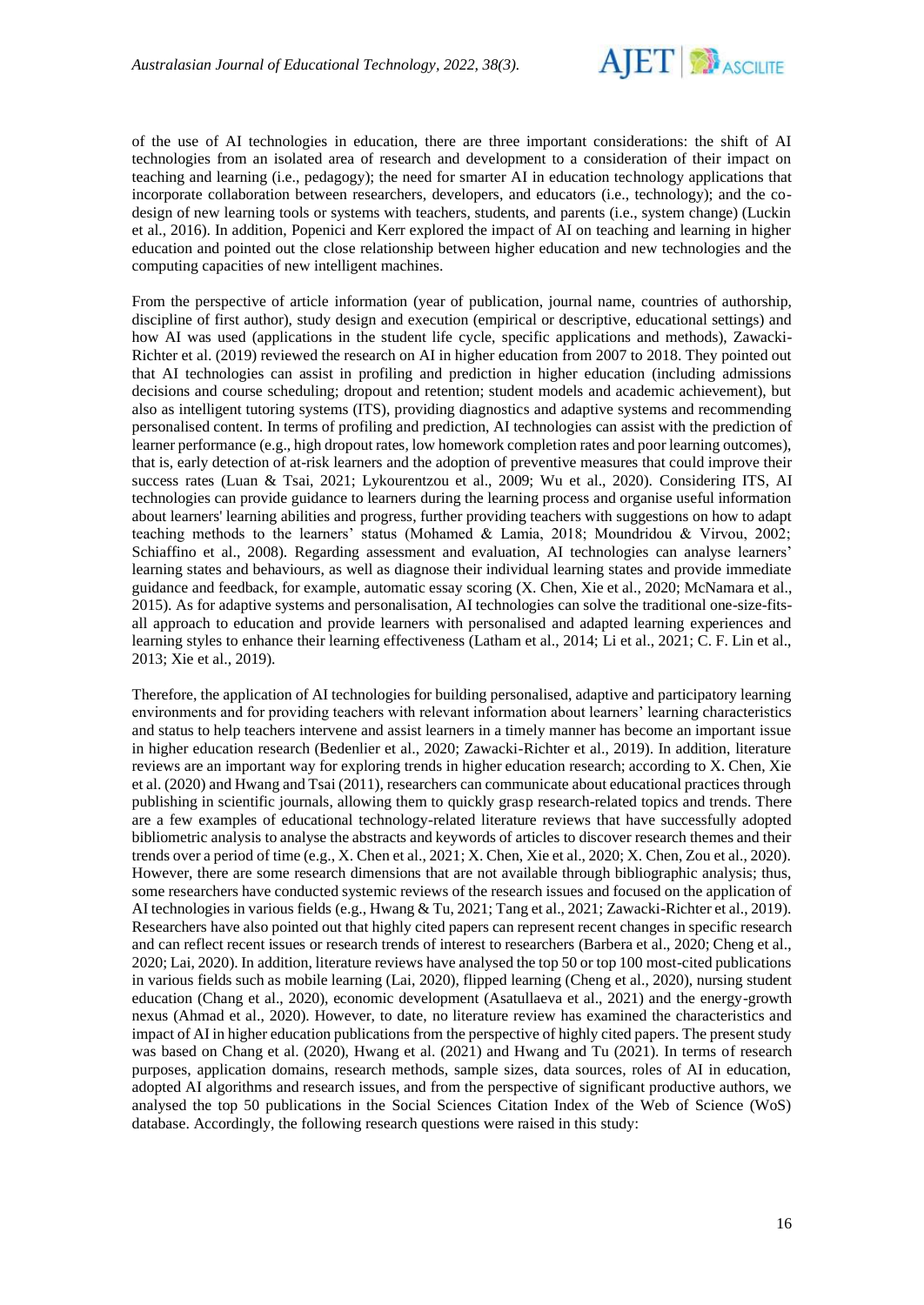

- (1) What were the primary research purposes of AI in higher education studies?
- (2) What were the application domains, research methods, sample sizes and data sources of AI in higher education studies?
- (3) What roles of AI, adopted AI algorithms and research issues were investigated in AI in higher education studies?
- (4) Who are the top 10 most productive authors of the top-50 cited articles?

# **Research methods**

Table 1

To perform this systematic review, the principles and guidelines of PRISMA provided by Moher et al. (2009) were adopted in this study.

## **Process of data searching and collection**

The WoS database was selected for the search because of its reliability and authority. Based on Hooshyar et al. (2020) and Zawacki-Richter et al. (2019), we conducted the search process in the WoS database and reviewed the bibliographies of all relevant articles. Finally, those articles that investigated AI applications in higher education were selected. To optimise the relevance, this study used various keyword groups to search for AI in higher education articles in the "education/educational research category" in the WoS database: artificial intelligence ("artificial intelligence" or "machine intelligence" or "intelligent support" or "intelligent virtual reality" or "chat bot\*" or "machine learning" or "automated tutor\*" or "personal tutor\*" or "intelligent agent\*" or "expert system\*" or "neural network\*" or "natural language processing" or "chatbot\*" or "intelligent system" or "intelligent tutor\*") AND higher education ("higher education" or "student" or "university" or "postgrad\*" or "undergrad\*" or "sophomore" or "college" or "course" or "freshman" or "tertiary" or "post-secondary education" or "pupil"). A total of 640 Social Sciences Citation Index articles were obtained on August 31, 2021. To be included in this systematic review, each study had to meet the criteria indicated in Table 1.

*Inclusion and exclusion criteria* Inclusion Exclusion Must involve AI technologies in formal or informal learning with clear descriptions of practical applications. Editorials, review, correction notes and early access articles Not related to AI in higher education AI not used for educational purposes Not written in English Not in the top 50 cited articles

Figure 1 presents the article selection process. First, editorials, reviews, correction notes and early access articles were excluded, leaving 606 articles for review. Following that, a manual review process was conducted to examine the paper title, abstract, and full texts of each article, using inclusion and exclusion criteria. Next, the full text of the remaining articles was reviewed to determine whether they met the eligibility criteria for the final sample. Finally, a total of 50 articles were included.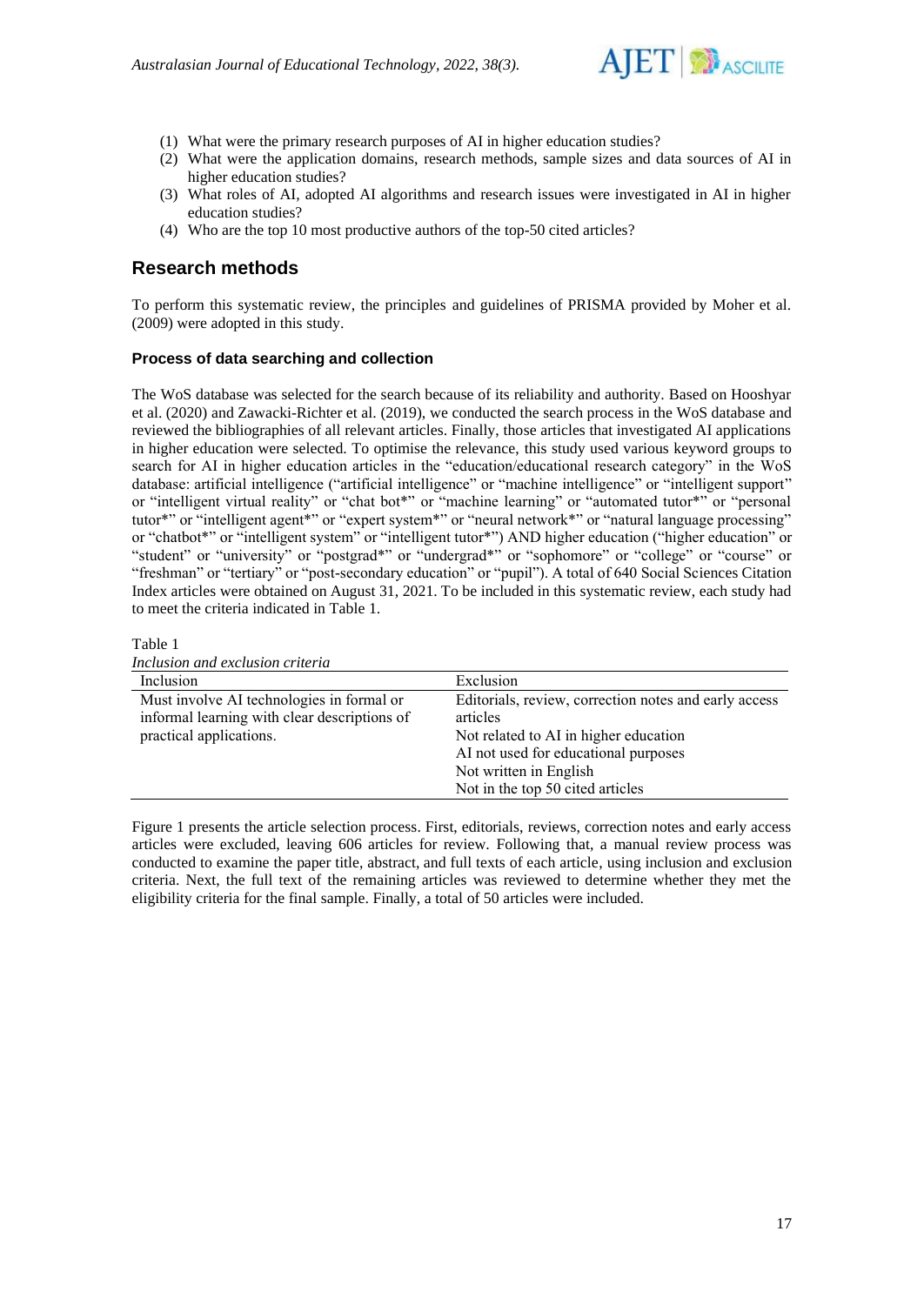



*Figure 1.* WoS database searching steps

# **Data distribution**

Figure 2 presents the distribution of the top 50 most-cited AI in higher education articles. The publication years of these articles range from 1996 to 2020, which indicates that the frequently cited AI in higher education studies date back to 1996. Hume et al. (1996) indicated that a tutorial dialogue system could prompt students in a step-by-step manner (directed line of reasoning) to find answers to questions. In addition, considering the development of technologies, we divided the top 50 most-cited AI in education articles published from 1996 to 2020 into two periods: 1996 to 2010 and 2011 to 2020 by referring to the suggestions of Zheng et al. (2016) and Hwang and Tu (2021); the first period (1996–2010) had a total of 15 articles, whereas the second period (2011–2020) had a total of 35 articles. The continuous increase in the number of AI in higher education studies indicates that AI in higher education studies are receiving increasing attention from researchers in the field of educational technology.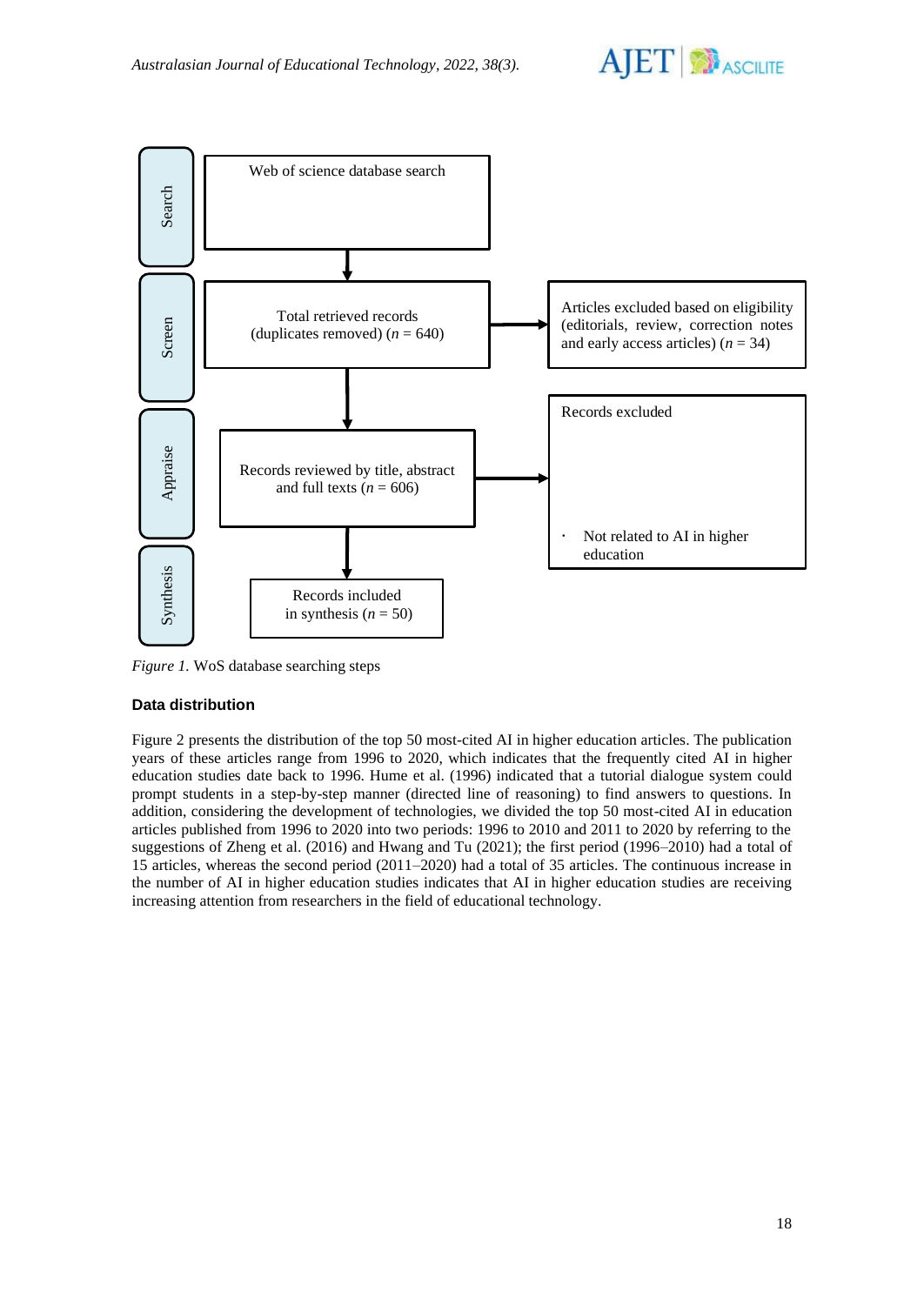



*Figure 2.* Distribution of frequently cited research on AI in higher education

# **Theoretical model, data coding and analysis**

In order to understand the development trend of AI in higher education studies, this study is based on the technology-based learning review model proposed by H. C. Lin and Hwang (2019) and Lai (2020), which analyses the content coding of the issues explored between learners, applications and technologies in eight dimensions: research purposes, application domains, research methods, sample size, data sources, roles of AI in education, adopted AI algorithms and research issues (see Figure 3). The coding was performed by two of us and confirmed by another. The coding consistency achieved a kappa value of 0.83.



*Figure 3.* Technology-based learning model for AI in higher education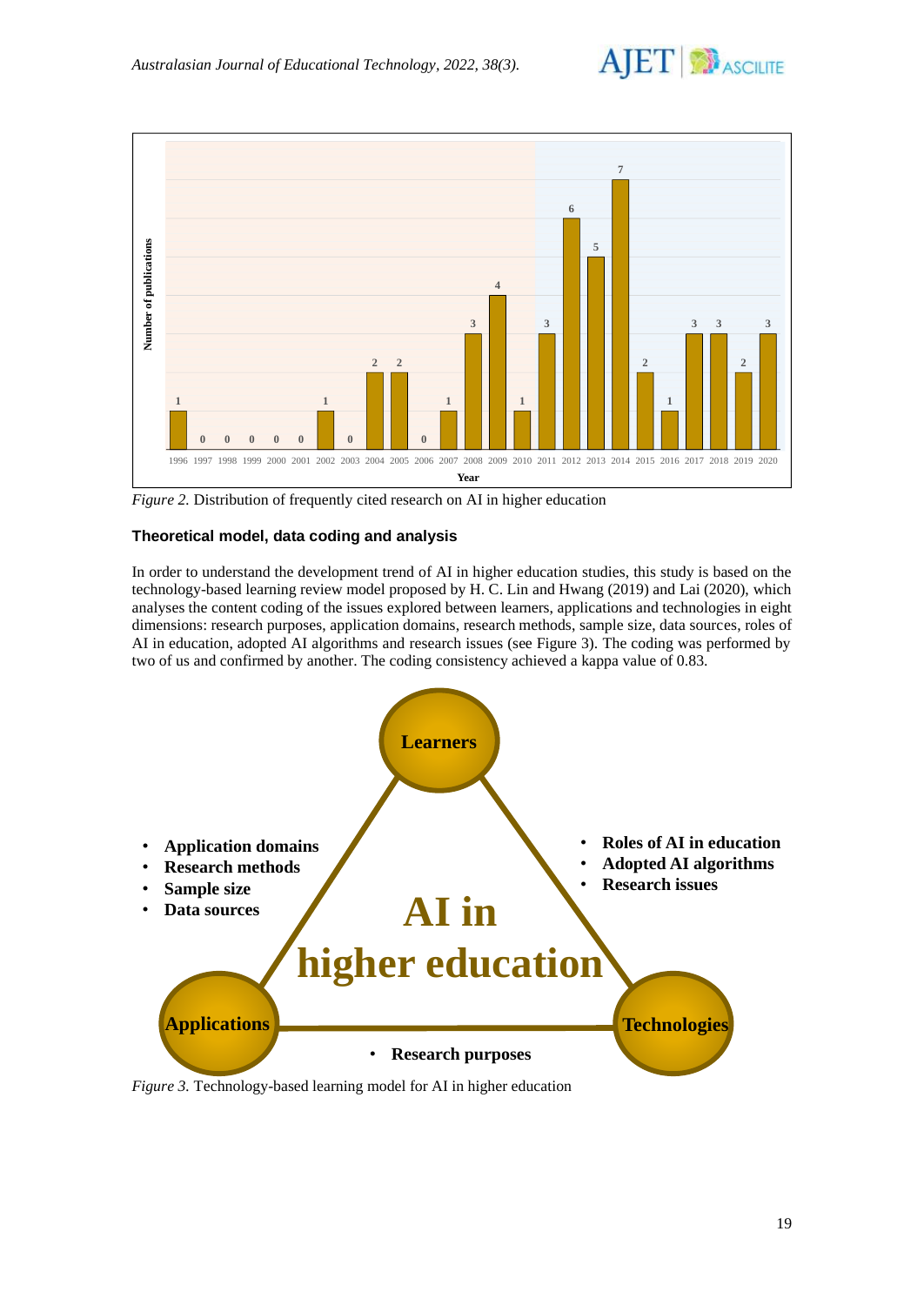

For each dimensional code, the description is as follows:

- Research purposes: Based on Luan and Tsai (2021), we classified the main research purposes as diagnosis (e.g., introverts, extroverts), prediction (e.g., dropout, performance, student course selection), intervention (e.g., plan-making intervention, value-relevance intervention), prevention and recommendations (e.g., personalised learning paths, adaptation and personalisation).
- Application domains: According to Hwang and Tsai (2011), we categorised the application domains into science (physics, chemistry, biology), mathematics, arts, language, social studies (including history), engineering (including computer courses), health, medical, and physical education, business or management, computer literacy, across-disciplines (e.g., science, technology, engineering and mathematics: STEM), mixed courses and non-specified.
- Research methods: Based on Johnson and Christensen (2000), we classified the main research methods as quantitative, qualitative and mixed methods.
- Sample size: We categorised the sample sizes as < 30, 30–150, 151–999, 1,000–9,999,  $\geq$ 10,000, and non-specified, with reference to Xia and Zhong (2018) and Luan and Tsai (2021).
- Data sources: Based on Luan and Tsai (2021), we classified the data sources as log files from learning platforms (e.g., log activities in massive open online courses: MOOCs), learning records or surveys (e.g., prior grades, satisfaction), institutional databases (e.g., Scholastic Assessment Test scores, financial status), physiological records (e.g., electroencephalography signals, eye movement data), log files from online forums (e.g., log activities in online forums) and mixed.
- Roles of AI in education: Based on Zawacki-Richter et al. (2019), we defined the roles of AI in education to include the roles of profiling and prediction, ITS, assessment and evaluation and adaptive systems and personalisation.
- Applied AI algorithms: By referring to the study of Hwang and Tu (2021), we categorised the AI algorithms into evolutionary algorithms, Bayesian inference and networks, search and optimisation, fuzzy set theory, knowledge elicitation methods via interviewing domain experts, deep learning or neural networks, case-based reasoning, traditional machine learning approaches (including item response theory, linear regression, polynomial regression, iterative dichotomiser 3, support vector machine, data mining, statistical learning, classification and clustering) and mixed.
- Research issues: We coded the research issues based on the references of H. C. Lin and Hwang (2019) and Hwang and Tu (2021). The coding was divided into cognition (e.g., learning performance, higher order thinking skills, collaboration or communication), affect (e.g., technology acceptance, attitudes or efforts, satisfaction or confidence, satisfaction or interest, and opinions of learners or learning perceptions), skills, learning behaviour, correlation or cause-andeffect analysis, accuracy, sensitivity and precision and learning styles.

Authors' productivity is valuable for novice researchers in the field who intend to learn how to design a series of related studies (Lai, 2020; T. C. Lin et al., 2014). Therefore, this study considered authors' productivity and further analysed the literature contributions of each researcher or multiple researchers with reference to the equation proposed by Howard et al. (1987). The equation is considered to be the most neutral way to assess the contribution of researchers by weighing the number and order of authors (Lin et al., 2014). According to the equation, the number of citations, the total number of authors (*n*), and the specific ranking of authors (*i*) for each paper are determined, and the scores of each researcher can be calculated. For example, the author contribution scores calculated for C. M. Chen et al. (2005) were 0.47, 0.32 and 0.21 respectively. If the number of citations in C. M. Chen et al.'s study is 260, the contribution scores of the three authors mentioned above are 122.2, 83.2 and 54.6 respectively. Therefore, the following equation was used to calculate the scores of all researchers in this study:

> Score (*i*) = Number of citations  $\times \frac{(1.5^{n-i})}{2.5^{n-i}}$  $\sum_{k=1}^{n} 1.5^{n-k}$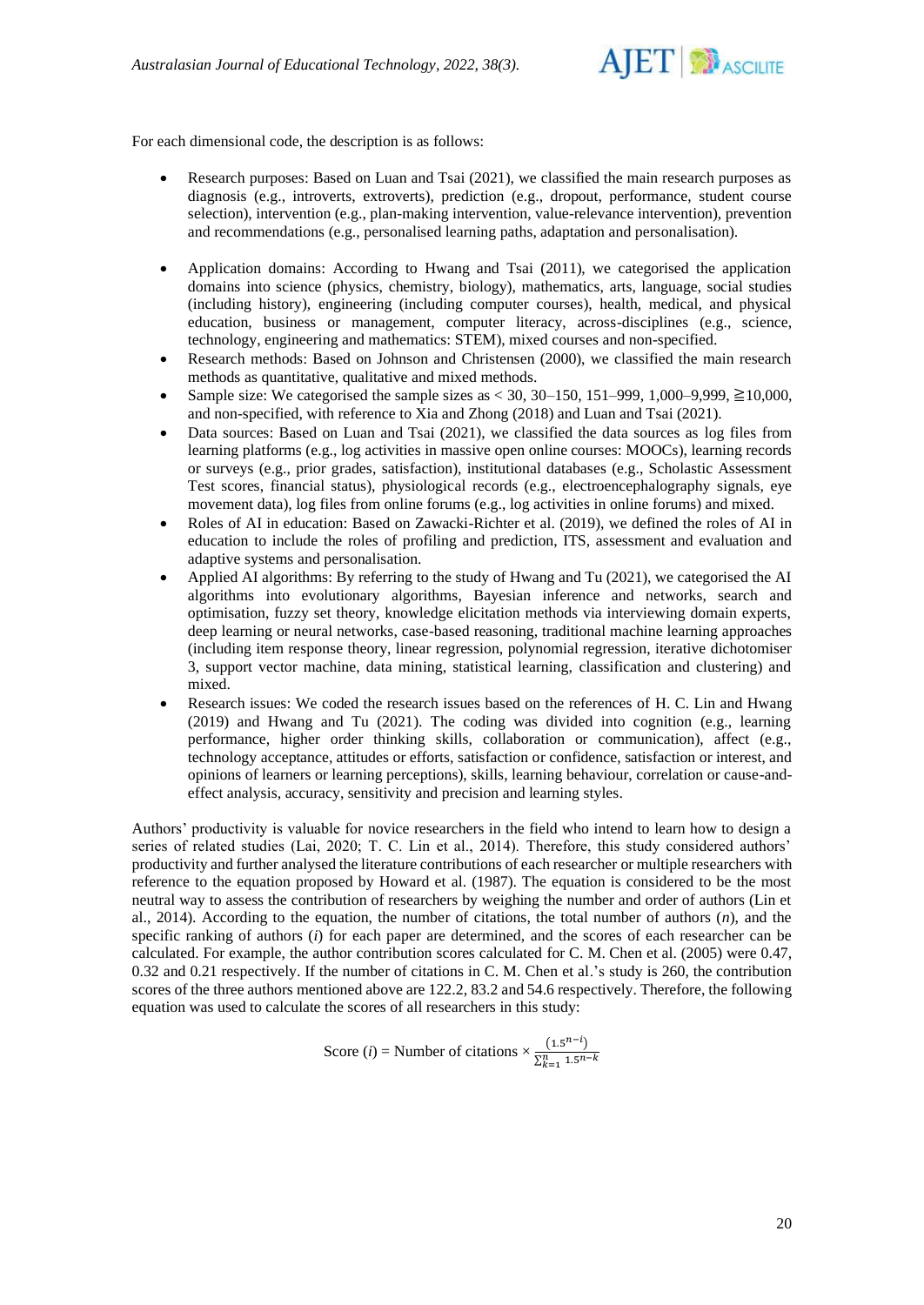

# **Research results**

## **Research purposes**

Figure 4 shows the primary research purposes distribution of the 50 most-cited studies on AI in higher education. From Figure 4, it can be seen that the highest number of AI in higher education studies was related to the prediction of learners' dropout, performance, and student course selection  $(n = 22, 44\%)$ , followed by intervention ( $n = 20, 40\%$ ), recommendations ( $n = 5, 10\%$ ), and diagnosis ( $n = 3, 6\%$ ). It is worth noting that no studies considered prevention. Compared to the first period, AI in higher education studies showed the highest increase in predicting dropout and retention, student models, and academic achievement in the second period. In addition, AI in higher education studies diagnosing learners' learning states were added in the second period (e.g., McNamara et al., 2015).



*Figure 4.* Distribution of research purposes

## **Application domains, research methods, sample size and data sources**

## *Application domains*

Figure 5 shows that the 50 most-cited studies on AI in higher education were most applied to engineering (including computer) courses  $(n = 20, 40\%)$ ; mixed courses  $(n = 11, 22\%)$  were the second, and mathematics  $(n = 11, 8\%)$  and science (physics, chemistry, biology)  $(n = 11, 8\%)$  were the third most applied. We also know from Figure 5 that in the second period, AI in higher education studies were carried out in various disciplines, for example: science (physics, chemistry, biology), health, medical, and physical education, business or management, and computer literacy. However, there were fewer such studies in art and across-disciplines (e.g., STEM).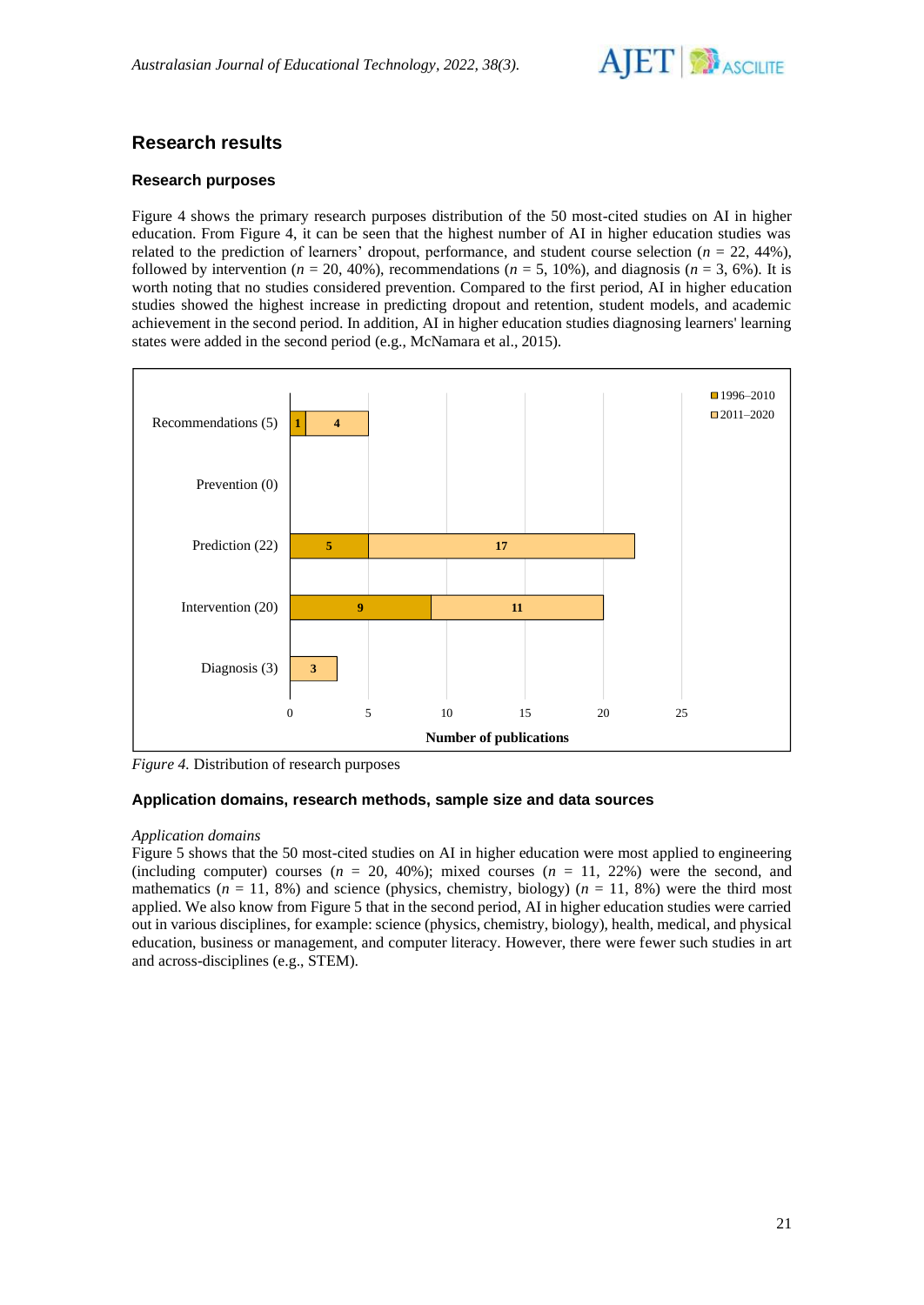



*Figure 5.* Distribution of application domains

#### *Research methods*

Among the top 50 studies, the most used research method was quantitative  $(n = 42, 84\%)$ , followed by mixed methods  $(n = 8, 16\%)$ ; Table 2). It can also be seen from Table 2 that AI in higher education studies rarely used qualitative method alone; that is, it was used together with quantitative method. For example, Calvo et al. (2010) employed machine learning and natural language processing techniques, and the architecture for a new collaborative writing support environment provided automated feedback, automatic question generation, and process analysis; it was well received by the course instructor as the learning environment. Rau et al. (2015) combined multiple methods, including knowledge testing, eye tracking, interviewing, and log data analysis for the design of an ITS for chemistry.

### Table 2

| Research methods | 1996–2010 ( $n = 15$ ) | 2011–2020 $(n=35)$ |
|------------------|------------------------|--------------------|
| Quantitative     |                        | 30                 |
| Qualitative      |                        |                    |
| Mixed method     |                        |                    |

## *Sample size*

Among the 50 studies, the sample size was 30–150 (*n* = 18, 36%), followed by 151–999 (*n* = 15, 30%) and then 1,000–9,999 ( $n = 7$ , 14%; Figure 6). Figure 6 also indicates that analysis of the sample size of the 50 most-cited studies on AI in higher education showed growth, and that most of these studies focused on the use of AI technologies to predict student models and dropout rates. For example, Wise et al. (2017) adopted AI technologies to develop a model to address the problem of overload and confusion in MOOC discussion forums, which classifies threads based on whether they are substantially related to course content. Xing and Du (2019) proposed using deep learning algorithms to construct a dropout prediction model based on a temporal prediction mechanism, resulting in the prediction of probability of individual student dropout.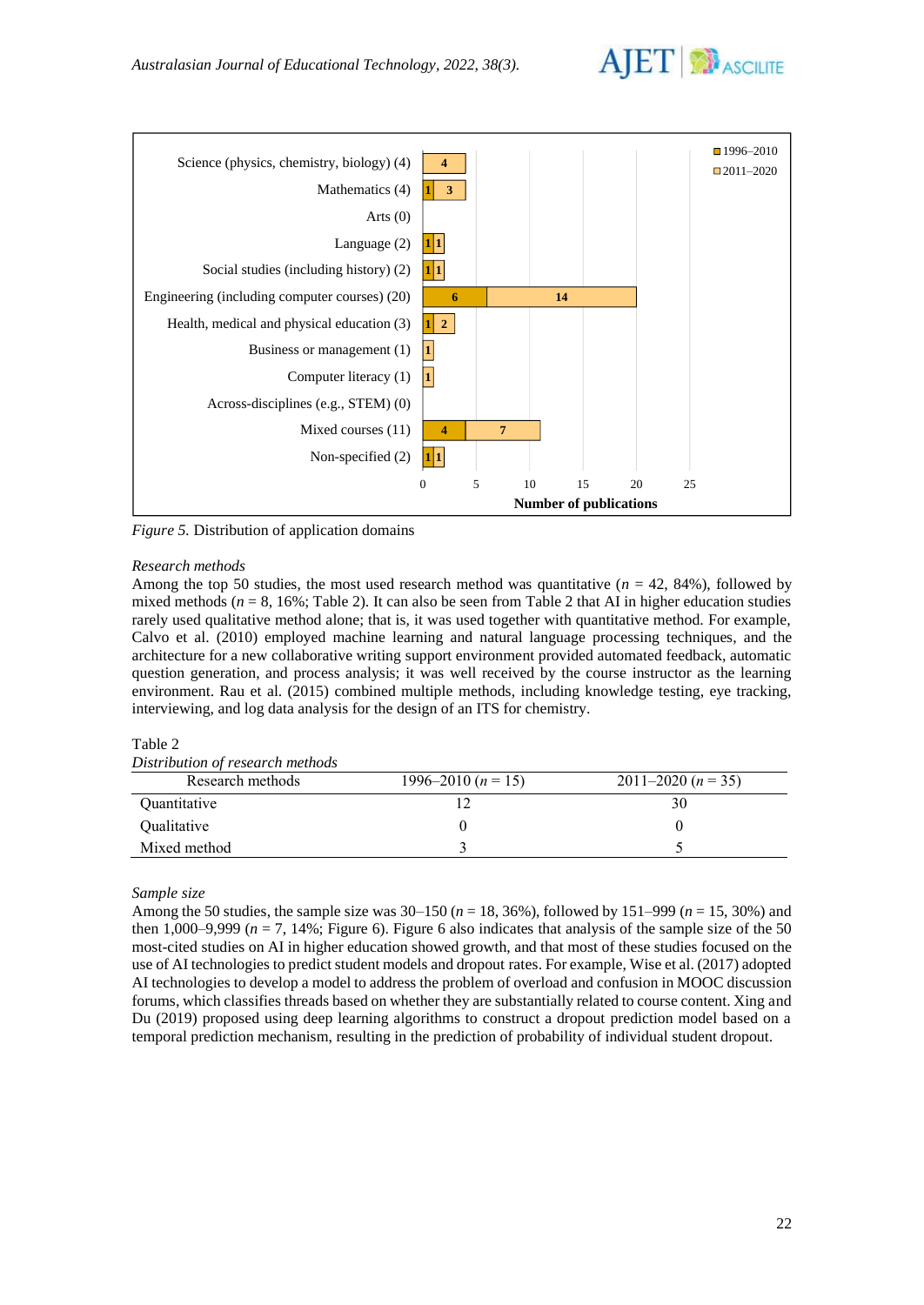



*Figure 6.* Distribution of sample size

#### *Data sources*

As shown in Figure 7, the distribution of the primary data sources varied. Most of the 50 most-cited studies on AI in higher education collected students' log files from learning platforms (*n* = 24; e.g., MOOCs, elearning systems), followed by mixed ( $n = 20$ ) and students' log files from online forums ( $n = 2$ ; e.g., log activities in online forums). It is worth noting that some AI in higher education studies not only looked at learner records on learning platforms but also started to consider including data from different sources for analysis. Some AI in higher education studies used AI technologies to analyse learners' log files  $(n = 2)$ and physiological records (*n* = 1) from online discussion forums. For example, C. M. Chen et al. (2017) used electroencephalography signals to assess learners' learning states and attention levels in an e-learning environment. Furthermore, Wu et al. (2020) used training data from two large online forums to build three classification models to predict students' final course grades in a hybrid advanced statistics course.



*Figure 7.* Distribution of data sources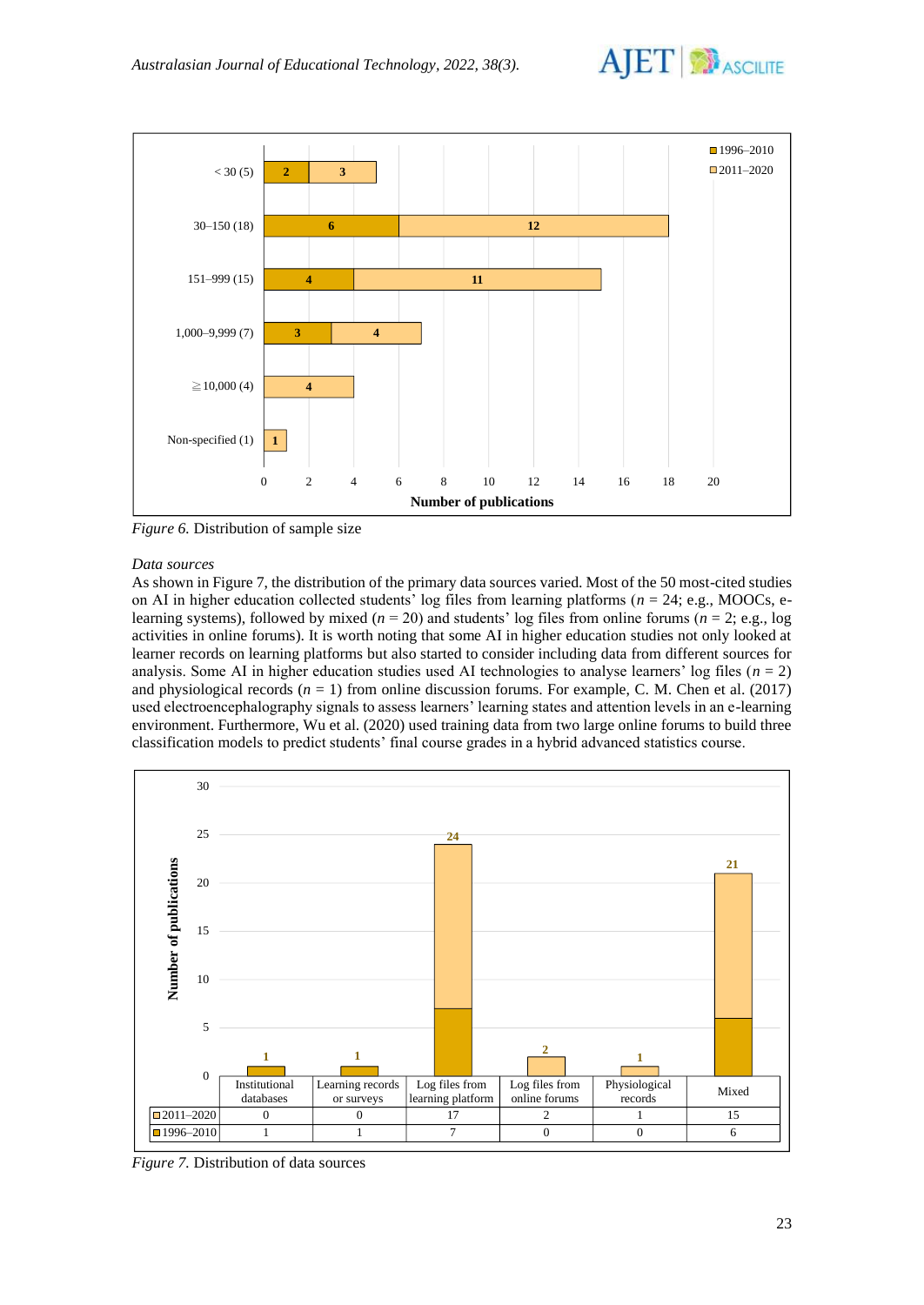

# **Roles of AI, adopted AI algorithms and research issues**

#### *Roles of AI*

In terms of the roles of AI, we defined four categories: profiling and prediction, ITS, assessment and evaluation, and adaptive systems and personalisation (Figure 8). The most frequently adopted roles for AI were profiling and prediction ( $n = 23, 46\%$ ), followed by ITS ( $n = 10, 20\%$ ), assessment and evaluation (*n*  $= 10, 20\%$ ) and adaptive systems and personalisation ( $n = 7, 14\%$ ). Comparing the two periods, except for ITS, the other three AI roles (i.e., profiling and prediction, assessment and evaluation, and adaptive systems and personalisation) all show a growing trend, especially the growth rate of adaptive systems and personalisation, which is the highest.



*Figure 8.* Distribution of roles of AI

#### *Adopted AI algorithms*

Among the top 50 studies, the most frequently adopted algorithm was knowledge elicitation methods via interviewing domain experts ( $n = 20, 40\%$ ), followed by mixed ( $n = 15, 30\%$ ), Bayesian inference and networks ( $n = 5$ , 10%), traditional machine learning approaches ( $n = 5$ , 10%), deep learning or neural networks  $(n = 4, 8\%)$ , and case-based reasoning  $(n = 1, 2\%)$ ; Figure 9). Comparing the two periods, the growth in the amount of literature was the greatest for mixed algorithms, mainly using various AI technologies to predict learners' learning status (e.g., Galbraith et al., 2012; Latham et al., 2014), followed by deep learning or neural networks and traditional machine learning approaches.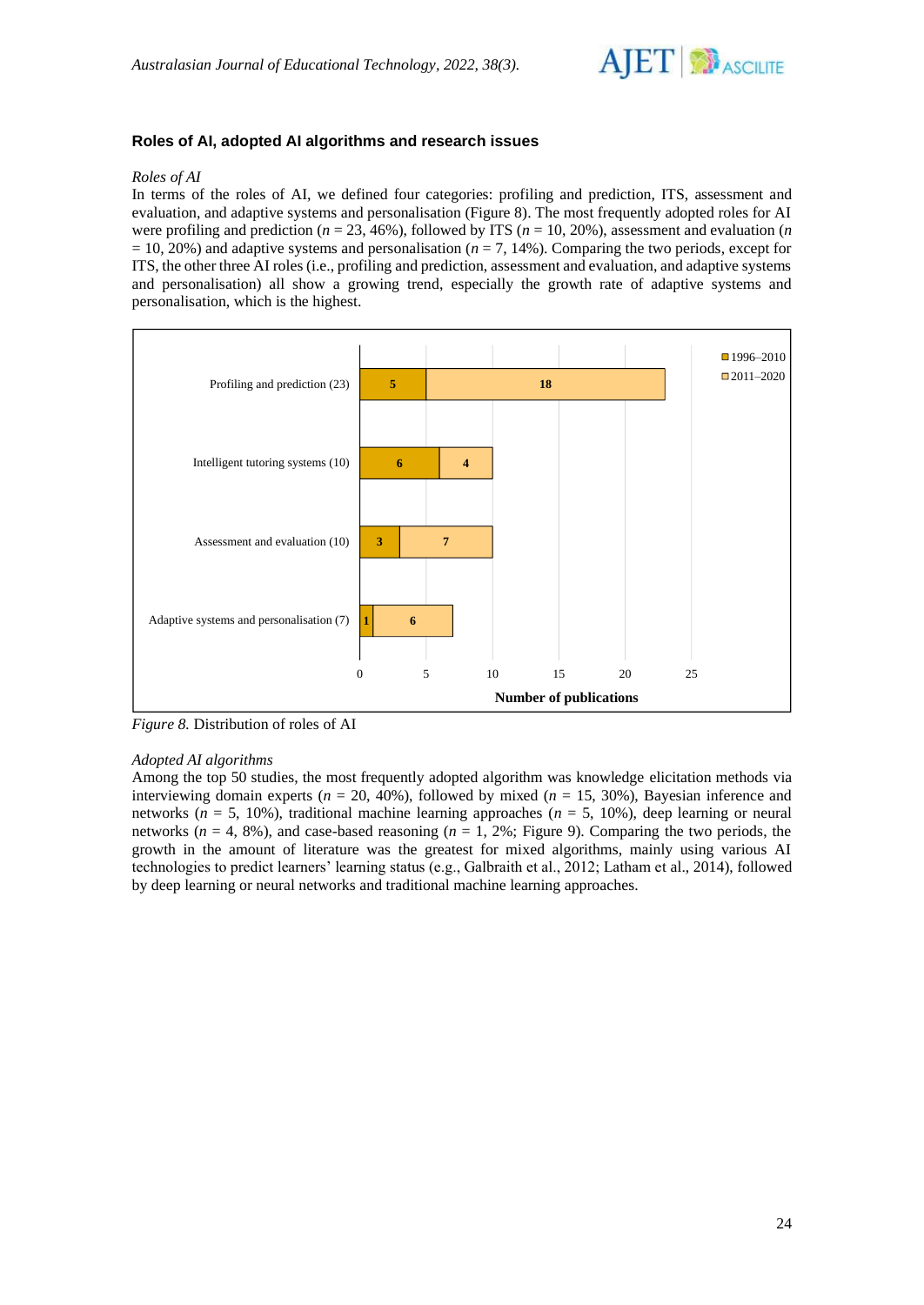



*Figure 9.* Distribution of adopted AI algorithms

#### *Research issues*

We classified the issues discussed in the 50 most-cited studies on AI in higher education according to seven aspects that H. C. Lin and Hwang (2019) and Hwang and Tu (2021) defined: cognition, affect, skills, learning behaviour, correlation or cause-and-effect analysis, accuracy, sensitivity and precision and learning styles. If the research involved more than one research issue, then each one was recorded once under that research issue. Table 3 shows the distribution of research issues between 1996 and 2020. First, among these studies, learning behaviour was the most explored  $(n = 32, 64%)$ , followed by accuracy, sensitivity and precision ( $n = 29, 58\%$ ), cognition ( $n = 26, 52\%$ ), affect ( $n = 23, 46\%$ ), learning styles ( $n =$ 9, 18%), correlation or cause-and-effect analysis  $(n = 7, 14)$ , and others  $(n = 4, 8)$ . It can also be seen from Table 3 that the 50 most-cited studies on AI in higher education provide less discussion of learners' skills. With regard to cognition, learners' learning performance was most frequently analysed and discussed, followed by higher order thinking. With regard to affect, learners' attitudes/efforts were most frequently discussed, followed by interviews about learners' feelings or experiences and learners' satisfaction/interest. Moreover, it can be seen from Table 3 that research issues related to cognition and affect continue to be discussed by researchers in the AI in higher education field. Table 3 also shows that the use of AI technologies to facilitate learner collaboration or communication is less discussed.

#### Table 3

| Distribution of research issues |  |  |  |
|---------------------------------|--|--|--|
|---------------------------------|--|--|--|

| Dimensions                               |                                  | 1996–2010 | $2011 - 2020$ | 1996–2020  |
|------------------------------------------|----------------------------------|-----------|---------------|------------|
|                                          |                                  | $(n=15)$  | $(n=35)$      | $(n = 50)$ |
| Cognition<br>Learning performance        |                                  |           | 22            | 26         |
|                                          | Higher order thinking skills     |           |               |            |
|                                          | Collaboration or communication   |           |               |            |
| Affect                                   | Technology acceptance model or   |           |               |            |
|                                          | intention of use                 |           |               |            |
|                                          | Attitudes or efforts             |           |               | 12         |
|                                          | Self-efficacy or confidence      |           |               |            |
|                                          | Satisfaction or interest         |           |               |            |
|                                          | Opinions of learners or learning |           |               |            |
|                                          | perceptions                      |           |               |            |
| <b>Skills</b>                            |                                  |           |               |            |
| Learning behaviour                       |                                  |           | 22            | 32         |
| Correlation or cause-and-effect analysis |                                  |           |               |            |
| Accuracy, sensitivity and precision      |                                  |           |               | 29         |
| Learning styles                          |                                  |           |               | 9          |
| Others                                   |                                  |           |               |            |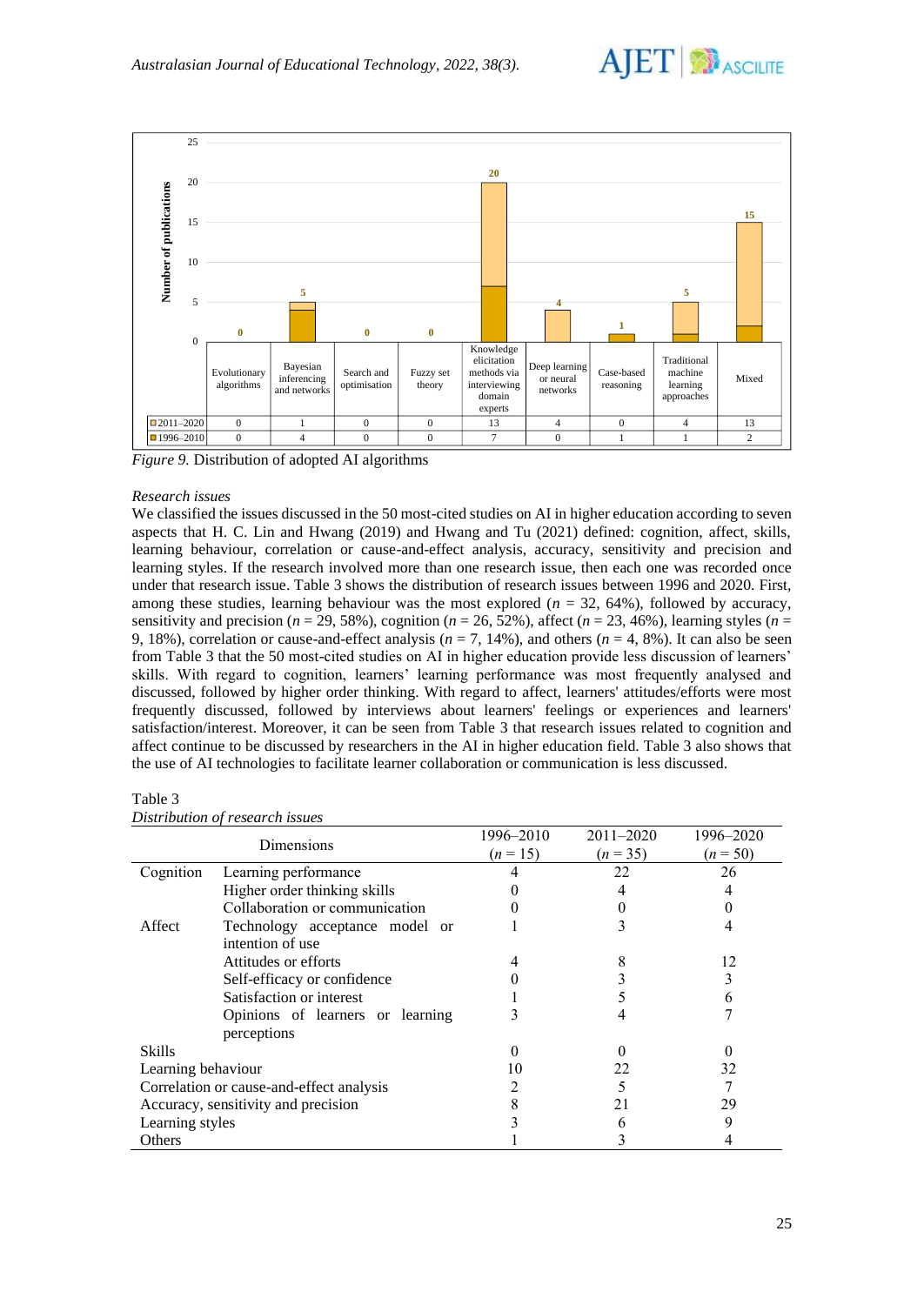

On top of that, from the perspective of the role of AI in supporting higher education, in terms of profiling and prediction, the focus was on exploring the accuracy, sensitivity, and precision of AI technology (*n* = 22; e.g., Wise et al., 2017); in terms of ITS, the focus was on investigating the learners' learning behaviour  $(n = 9; e.g., Wang et al., 2011)$  and affect  $(n = 9; e.g., Mohamed & Lamia, 2018)$ . In terms of assessment and evaluation, the main purpose was exploring the learning effectiveness of the learners (cognition,  $n = 6$ ) and their learning behaviour  $(n = 6; e.g., Lo et al., 2004; Tono et al., 2014)$ . In terms of adaptive systems and personalisation, the studies mainly investigated the learners' cognition ( $n = 6$ ; e.g., Moundridou & Virvou, 2002) and affect ( $n = 6$ ; e.g., Lin et al., 2013) (see Figure 10).

In the second period, compared to the first period, in the areas of profiling and prediction and ITS, the topics of learners' learning effectiveness and feelings were added (Latham et al., 2012; Lo et al., 2012). In assessment and evaluation, the correlation between factors was added (Trevors et al., 2014). In the area of adaptive systems and personalisation, there was discussion of learners' learning styles and other issues (L. H. Chen, 2011; C. F. Lin et al., 2013).



*Figure 10*. Distribution of research issues by roles of AI

## **Published papers by authors' productivity**

Table 4 presents the top 10 authors based on authors' productivity. Most of the researchers who have contributed to the field of AI applications in higher education research are from Argentina, Taiwan, Greece, Italy, the Netherlands, the United States of America and the United Kingdom. They mainly discussed ITS, machine learning, and distance learning. In the first period, researchers focused on themes related to ITS, distance learning or e-learning, Bayesian networks, and learning styles. For example, Liu (2005) adopted Bayesian networks to capture uncertainty in students' responses to test items. C. M. Chen et al. (2005) proposed a personalised e-learning system based on item response theory, which takes into account both the difficulty of the course material and the learners' abilities to provide learners with personalized learning paths. García et al. (2007) evaluated Bayesian networks for detecting students' learning styles in a Webbased educational system. In the second period, besides continuing the themes discussed in the first period, researchers also showed interest in themes such as AI techniques (e.g., machine learning), learning analytics, MOOCs, the improvement of classroom instruction and the use of AI to facilitate *Interactive Learning Environments*. For example, L. H. Chen (2011) proposed a personalised diagnostic and remedial learning system by providing individual learners with remedial learning paths based on their knowledge structure, which also enhanced the effectiveness of students with lower knowledge levels compared with those with higher knowledge levels. Hew et al. (2020) adopted supervised machine learning algorithms, sentiment analysis, and hierarchical linear modelling to analyse the course features of randomly sampled MOOCs and students' perceptions of these MOOCs and to enable the prediction of specific learner-level and course-level factors of MOOC learner satisfaction.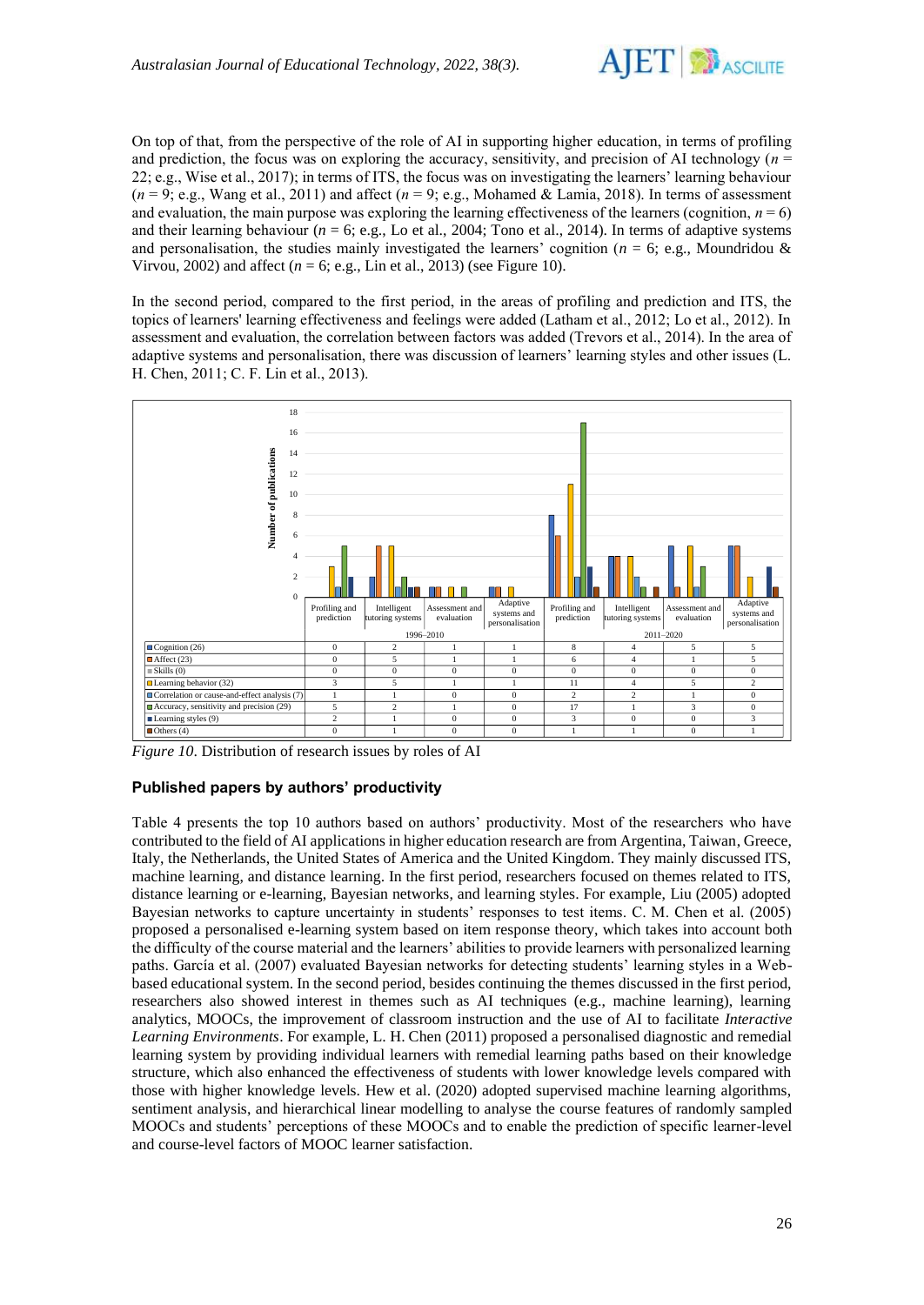

|                | Authors                           | Institution                                                                                                     | Country             | Scores         |
|----------------|-----------------------------------|-----------------------------------------------------------------------------------------------------------------|---------------------|----------------|
|                | 1996-2010                         |                                                                                                                 |                     |                |
| $\mathbf{1}$   | Chih-Ming Chen                    | National Chengchi University                                                                                    | Taiwan              | 35.72          |
| 2              | Patricio García                   | Universidad Nacional del Centro de la Provincia de Buenos Aires                                                 | Argentina           | 26.89          |
| 3              | Hahn-Ming Lee                     | National Taiwan University of Science and Technology                                                            | Taiwan              | 24.32          |
| $\overline{4}$ | Chao-Lin Liu                      | National Chengchi University                                                                                    | Taiwan              | 19.00          |
| 5<br>6         | Maria Moundridou<br>Analía Amandi | School of Pedagogical and Technological Education<br>Consejo Nacional de Investigaciones Científicas y Técnicas | Greece<br>Argentina | 18.00<br>17.86 |
| 7              | Gregory Hume                      | Valparaiso University                                                                                           | <b>USA</b>          | 17.45          |
| 8              | Silvia Schiaffino                 | Consejo Nacional de Investigaciones Científicas y Tecnicas                                                      | Argentina           | 17.25          |
| 9              | Ya-Hui Chen                       | National Taiwan University of Science and Technology                                                            | Taiwan              | 15.96          |
| 10             | Amy Soller                        | <b>Institute for Defense Analyses</b>                                                                           | Italy               | 14.00          |
|                | 2011-2020                         |                                                                                                                 |                     |                |
| $\mathbf{1}$   | Patricio García                   | Universidad Nacional del Centro de la Provincia de Buenos Aires                                                 | Argentina           | 125.93         |
| 2              | Chih-Ming Chen                    | National Chengchi University                                                                                    | Taiwan              | 102.93         |
| 3              | Silvia Schiaffino                 | Consejo Nacional de Investigaciones Científicas y Tecnicas                                                      | Argentina           | 95.86          |
| 4              | Analía Amandi                     | Consejo Nacional de Investigaciones Científicas y Técnicas                                                      | Argentina           | 82.21          |
| 5              | Hahn-Ming Lee                     | National Taiwan University of Science and Technology                                                            | Taiwan              | 58.88          |
| 6              | Ioanna Lykourentzou               | Utrecht University                                                                                              | Netherlands         | 48.75          |
| $\tau$         | Ya-Chen Chan                      | Chung-Hua University                                                                                            | Taiwan              | 48.00          |
| 8              | Annabel Latham                    | Manchester Metropolitan University                                                                              | UK                  | 47.52          |
| 9              | Ya-Hui Chen                       | National Taiwan University of Science and Technology                                                            | Taiwan              | 38.64          |
| 10             | Chun Fu Lin                       | National Taiwan University                                                                                      | Taiwan              | 35.72          |
|                | All (1996-2020)                   |                                                                                                                 |                     |                |
| $\mathbf{1}$   | Patricio García                   | Universidad Nacional del Centro de la Provincia de Buenos Aires                                                 | Argentina           | 152.82         |
| 2              | Chih-Ming Chen                    | National Chengchi University                                                                                    | Taiwan              | 138.65         |
| 3              | Silvia Schiaffino                 | Consejo Nacional de Investigaciones Científicas y Tecnicas                                                      | Argentina           | 113.11         |
| $\overline{4}$ | Analía Amandi                     | Consejo Nacional de Investigaciones Científicas y Técnicas                                                      | Argentina           | 100.07         |
| 5              | Hahn-Ming Lee                     | National Taiwan University of Science and Technology                                                            | Taiwan              | 83.20          |
| 6              | Ya-Hui Chen                       | National Taiwan University of Science and Technology                                                            | Taiwan              | 54.60          |
| 7              | Ioanna Lykourentzou               | Utrecht University                                                                                              | Netherlands         | 49.91          |
| 8              | Ya-Chen Chan                      | Chung-Hua University                                                                                            | Taiwan              | 48.00          |
| 9              | Annabel Latham                    | Manchester Metropolitan University                                                                              | UK                  | 47.52          |
| 10             | Maria Moundridou                  | School of Pedagogical and Technological Education                                                               | Greece              | 42.60          |

Table 4 *Rankings of the top 10 most-cited authors (1996*–*2020)*

# **Discussion**

## **Research purposes**

The primary research purposes of the 50 most-cited studies on AI in higher education consist mainly of prediction and intervention. There has been no research so far that addresses prevention. By using AI technologies to analyse data, it is possible not only extract meaningful models but also make personalised predictions (X. Chen, Xie et al., 2020; Luan & Tsai, 2021). This shows that with the development of AI technologies, data-driven personalised learning has become a trend. Additionally, based on the analysis results, we conclude that the importance of intervention studies in the field of AI in higher education research needs to be emphasised in order to verify the impact of AI tools or systems on learners' perceptions and learning outcomes. This result is similar to those of Hwang and Tu (2021) and Zawacki-Richter et al. (2019), which also showed that AI applications in higher education are focused mostly on predicting students' learning status (e.g., prediction of learners' dropout, performance, student course selection). On the other hand, some recent studies have used AI technologies to diagnose the learning effectiveness of learners in order to provide personalised and individualised recommendation services. As mentioned by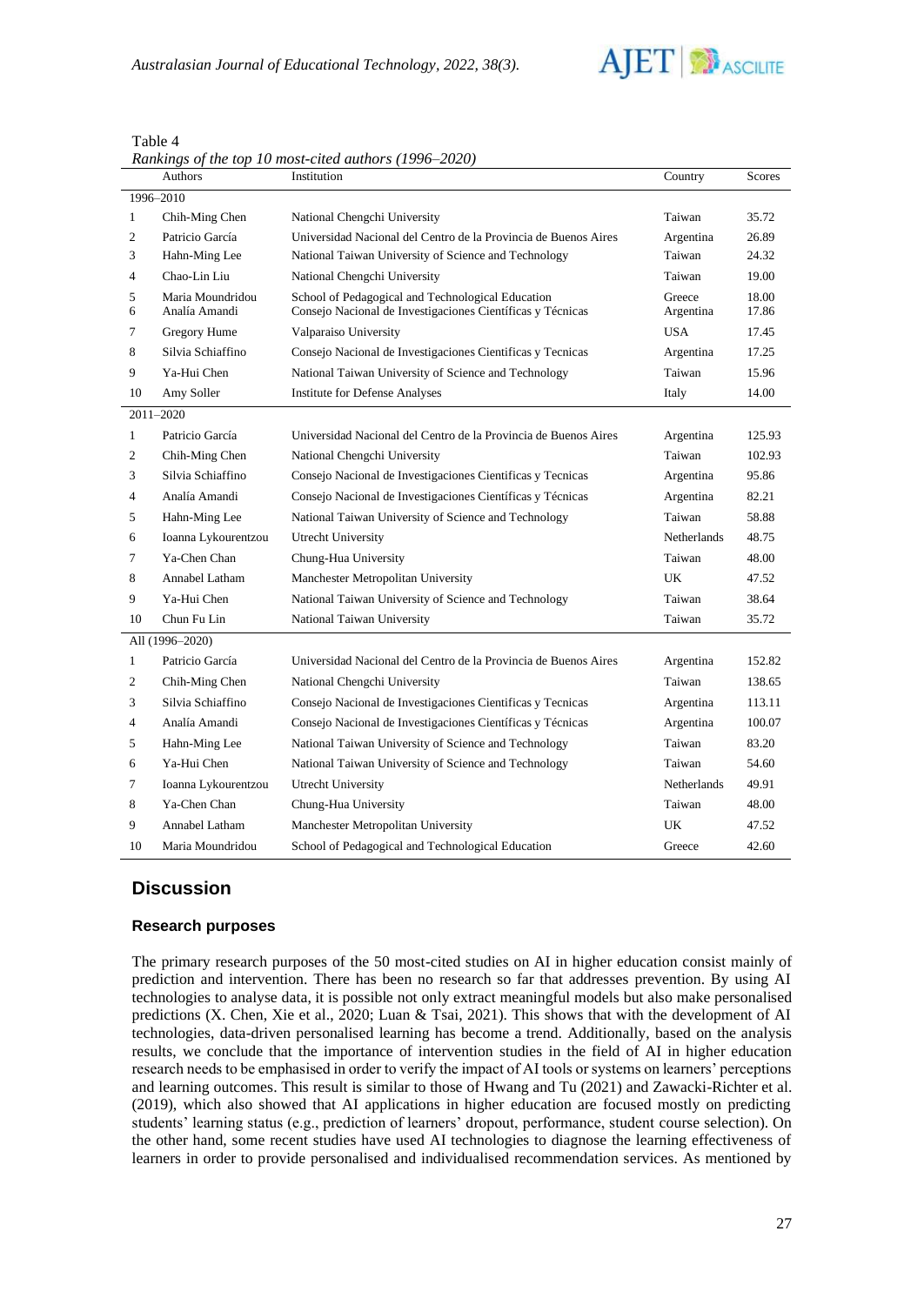

Luan and Tsai (2021), the research focus of AI technologies for higher education has shifted from personalised learning to individualised learning, that is, from arranging different teaching progress, teaching content, and teaching methods according to the needs and characteristics of learners to considering the adjustment of teaching progress to the learning needs of different learners. This means that instructors can form teaching teams with experienced teaching assistants to provide timely feedback for their students, as well as using assistive tools to detect learners' needs for help through learning analytics (Wu & Nian, 2021). Therefore, it has become an important issue to receive and analyse the learners' real-time learning status and give them the necessary assistance for personalised learning (Luan et al., 2020; Luan & Tsai, 2021).

#### **Application domains, research methods, sample size and data sources**

Among the top 50 studies, AI was most often applied in engineering (including computer courses), followed by mixed courses and mathematics. From these studies, fewer higher education studies have applied AI technologies to art and across disciplines (e.g., STEM). This was similar to the findings of Zawacki-Richter et al. (2019), which may be related to the fact that researchers with information technologies expertise and in-depth domain knowledge are able to apply AI technologies in their own research areas. As for research methods, quantitative approaches were the most popular. AI in higher education studies were less likely to adopt qualitative methods alone. This may be due to the fact that the purpose of such studies was mainly related to the discussion of prediction and intervention. X. Chen, Zou et al. (2020) indicated that datadriven studies are one of the trends in the education area, and highly encouraged research using experimental designs to evaluate learning effectiveness. They also pointed out that one of the potential research directions is to adopt multidisciplinary approaches to develop adaptive web-based learning platforms and applications by integrating contextual and collaborative learning, social networks and communities, blended learning, web-based learning, and technology acceptance models. On the other hand, with the advancement of technologies, the sample size and data sources of AI in higher education studies were becoming increasingly available (Hwang  $& \text{Tu}, 2021$ ). The sample sizes of these studies were mainly 30–150 and 151–999; most studies with sample sizes of 30–150 were intervention studies, while most with sample sizes of 151–999 were prediction studies. This study also found that the sample size of AI in higher education studies showed a growing trend. In addition, the data sources were mainly recorded and mixed in the learning platform. In recent years, some studies have used log files and physiological records from online discussion forums to predict and diagnose the learning status of learners (C. M. Chen et al., 2017; Wu et al., 2020), but AI in higher education studies are less likely to use multiple types of data to diagnose the status of learners.

## **Roles of AI, adopted AI algorithms and research issues**

The most common role of AI in higher education research is profiling and prediction, followed by ITS, assessment and evaluation, while in recent years some AI in higher education studies have discussed the role of adaptive systems and personalisation. The use of AI technologies in AI in higher education studies has shifted from assisting learners to providing learners with personalised prediction, diagnosis, and adaptation. As mentioned by Zawacki-Richter et al. (2019), AI technology facilitates the development of ITS, adaptive, personalised, and individualised learning environments, which could help provide greater access to higher education for learners and reduce the burden on teachers. On the other hand, most AI in higher education studies used a variety of AI algorithms. In terms of profiling and prediction, the most common AI algorithms used were mixed (e.g., Latham et al., 2012; Lykourentzou et al., 2009; Tomasevic et al., 2020); in terms of ITS and assessment and evaluation, knowledge elicitation methods via interviewing domain experts were mainly used (e.g., Mohamed & Lamia, 2018; Nehm et al., 2012; Trevors et al., 2014); in terms of adaptive systems and personalisation, mostly knowledge elicitation methods via interviewing domain experts and traditional machine learning approaches were adopted (e.g., Latham et al., 2014; C. F. Lin et al., 2013). This result was similar to that of Luan and Tsai (2021), whose study also showed that the algorithms used in the top 50 studies on AI in higher education consisted mainly of knowledge elicitation methods via interviewing domain experts and traditional machine learning approaches (including item response theory, linear regression, polynomial regression, iterative dichotomiser 3, support vector machines, data mining, statistical learning, classification, and clustering). Moreover, X. Chen, Xie et al. (2020) also pointed out that traditional AI technologies, such as natural language processing, were frequently adopted in educational contexts, while more advanced technologies were rarely adopted.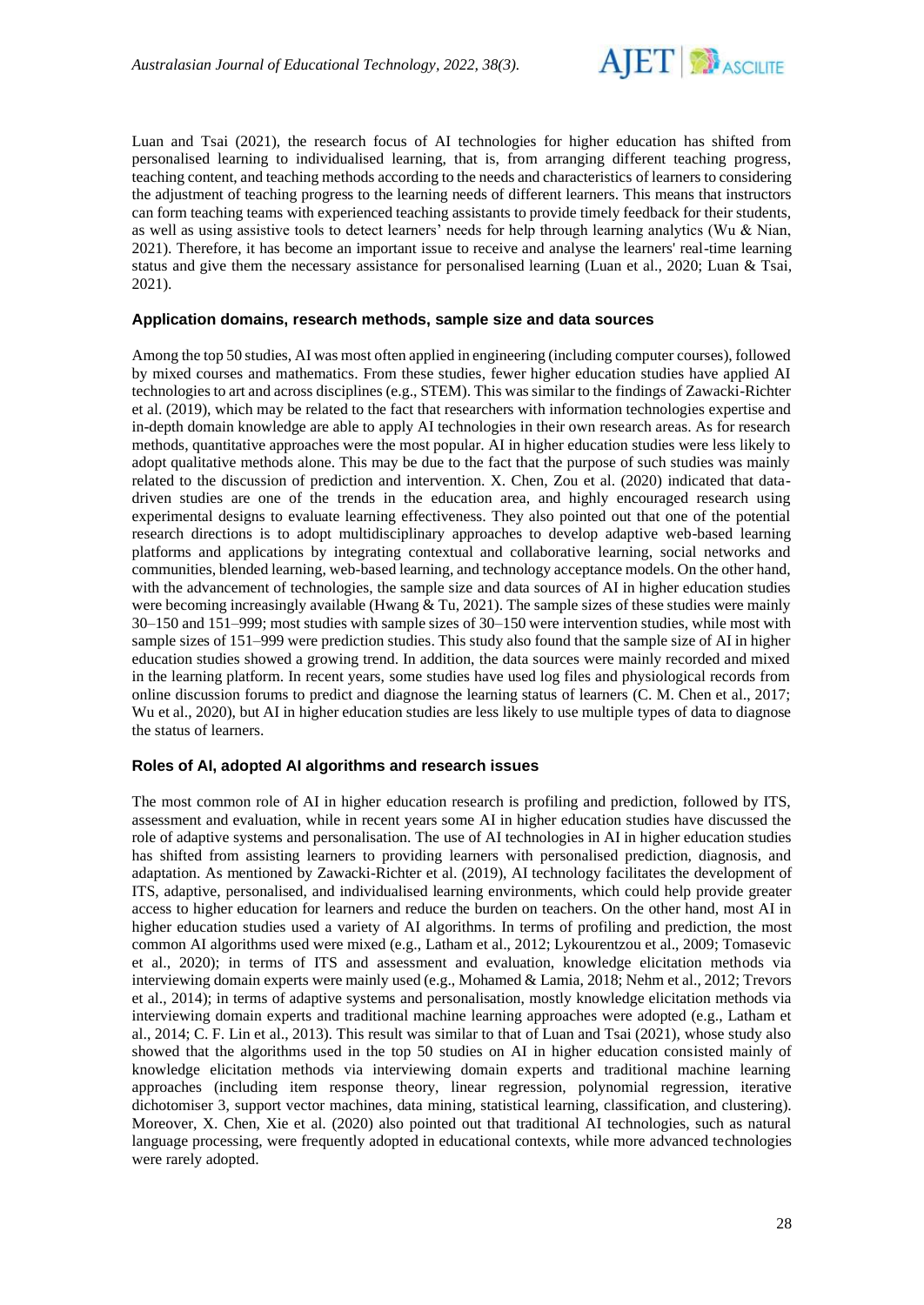

Regarding the research issues, most AI in higher education studies have explored learning behaviour, followed by accuracy, sensitivity and precision, cognition, and affect. In addition, in the cognition aspect, learners' learning performances were mostly discussed, but AI technologies were less applied to promote learners' higher order thinking skills and collaborative abilities; in the effect aspect, attitudes or efforts were mostly explored, whereas learners' self-efficacy or confidence was less discussed. In addition, issues related to learners' skills were not discussed in the AI in higher education studies. This indicates that AI in higher education studies have explored issues related to the role of AI; the top 50 studies mostly focused on prediction of learners' dropout and retention, student models, and academic achievement. This finding is similar to that of Hwang and Tu (2021). Besides, the researchers noted that educators and researchers need to continue to pay attention to three major forces in the development of AI in education, namely pedagogy, technology, and system change, especially AI technologies and educational and learning theories, which are less frequently discussed in research on AI in education (Luckin et al., 2016; Hwang & Tu, 2021). Zawacki-Richter et al. (2019) pointed out that although AI offers tremendous opportunities to support teaching and learning, as it is applied and developed in higher education, new ethical implications and risks come with it. Some studies have also pointed out that the ethical issues of discipline-related literacy, AI literacy, and the application of AI technologies and virtual learning companions incorporated into the ethical issues in the learning process are also important to AI in higher education (Dai et al., 2020; Hwang & Tu, 2021; Yu et al., 2017). In addition, AI and modern technologies are not always useful for learners. Researchers have pointed out that there are ethical and algorithmic challenges when balancing human-provided and machine-assisted learning (Luan et al., 2020). For example, in experiential learning activities, technologies may hinder students from gaining natural experiences, that is, educators should consciously reflect on pedagogical practices to assess the compatibility of technologies with program goals (Cuthbertson et al., 2004).

#### **Published papers by authors' productivity**

This study identified the top 10 authors in the first period (1996–2010) and the second period (2011–2020) based on authors' productivity scores and discovered the focus of researchers' attention in these two periods. In the first period, researchers focused on ITS (e.g., C. M. Chen et al., 2005; Jeremic et al., 2009; Stankov et al., 2008), distance learning or e-learning (e.g., Kaklauskas et al., 2010; Soller, 2004), and Bayesian networks, student modelling, and learning styles (e.g., García et al., 2007; García et al., 2008). In the second period, in addition to continuing to discuss the themes of the first period, the researchers discussed more diverse topics such as machine learning and MOOCs (e.g., Hew et al., 2020; Xing & Du, 2019), human-computer interfaces and ITS (e.g., Latham et al., 2012; Latham et al., 2014), improving classroom teaching and ITS (e.g., L. H. Chen, 2011; Mohamed & Lamia, 2018), learning analytics (e.g., Brooks et al., 2014; Gray & Perkins, 2019; Wu et al., 2020), and student retention (e.g., Gray & Perkins, 2019; Mason et al., 2018). Overall, the application of AI technology or application programs to facilitate teaching, learning, or decision making in higher education has been identified as the primary research focus in computing and higher education; however, the interdisciplinary nature of AI education presents unique challenges to researchers with different disciplinary backgrounds (X. Chen, Xie et al., 2020; Hwang et al., 2021; Hwang & Tu, 2021). In addition, there are some practical examples of AI in higher education that are not discussed in the 50 most-cited studies on this topic, for example, some interesting examples of AI applications (e.g., recruitment, chatbots, voice and image recognition, predictive information search, pattern recognition, and automated filtering and recommendation systems) in higher education as mentioned by Bates et al. (2020).

# **Conclusion**

This study examined the top 50 highly cited AI in higher education studies in the WoS database to find the research focus of researchers' attention. Several studies have shown that AI technologies have considerable potential for development in higher education (X. Chen, Xie et al., 2020; Zawacki-Richter et al., 2019). In addition, AI technology has been used to analyse the learning situation of learners, not only to provide predictions of learners' learning effectiveness and dropout rates, but also to assist learners in learning. The diagnosis of their learning effectiveness is to give individual learners appropriate learning recommendations and to provide useful information to assist teachers in improving their teaching strategies and teaching designs (Hwang, 2003; Hwang & Fu, 2020; Hwang & Tu, 2021). Besides, this study aimed to classify the findings of the research, and concluded several points: (a) the most common exploration and prediction of the learning status of learners (including dropout and retention, student models, and academic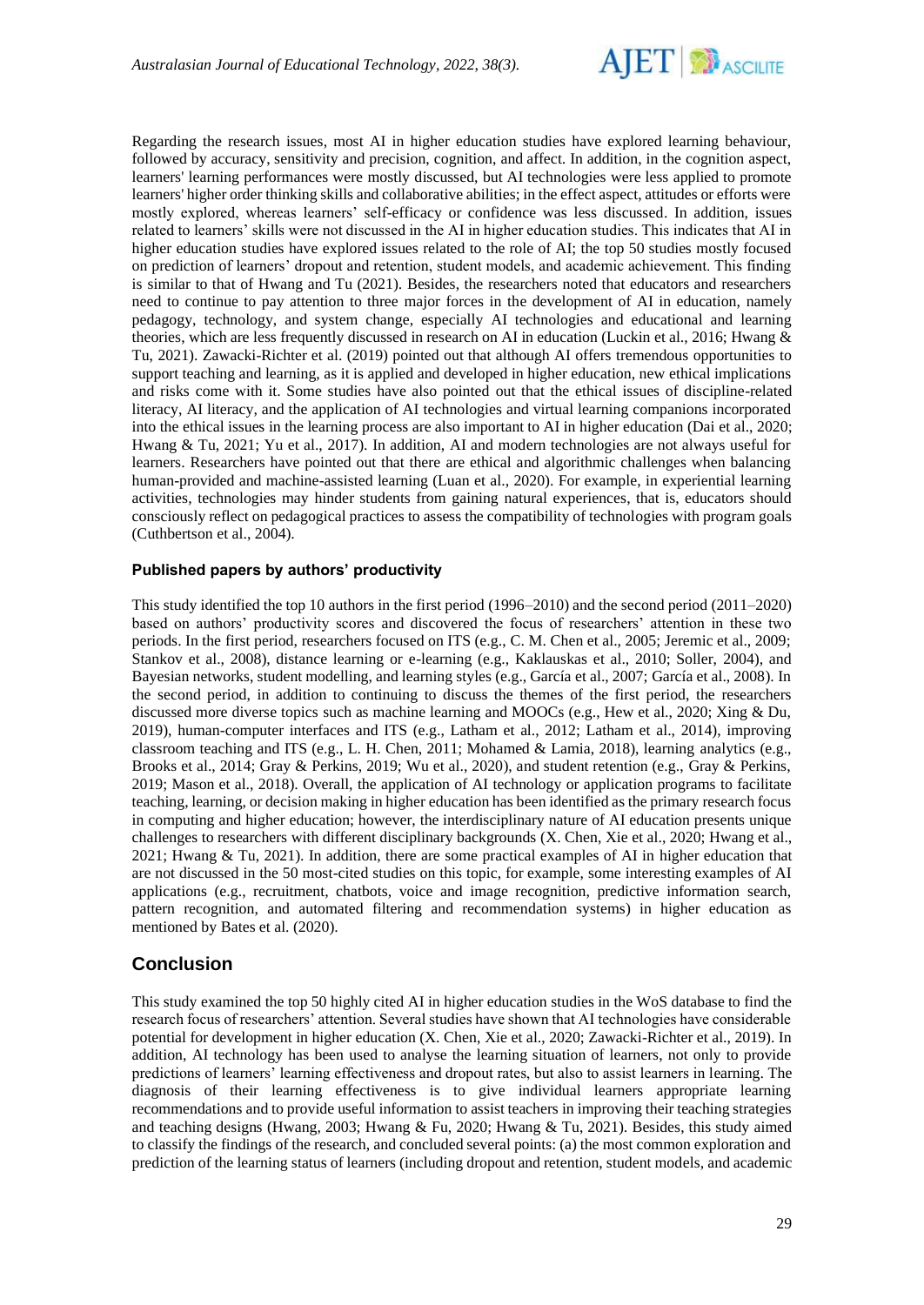

achievement); (b) the most frequent application domain was engineering (including computer courses), the most frequently used research method was quantitative, the sample size of the study subjects was 30-150 at most, and students' log files were mostly collected from learning platforms; (c) the role that AI plays was mainly profiling and prediction, the adopted algorithms used were mostly knowledge elicitation methods via interviewing domain experts, and the research issues consisted of learning behaviour, accuracy, sensitivity and precision, cognition, and affect; and (d) the top 10 authors were identified based on their productivity scores, and the focus of researchers in these two periods was explored.

Based on the results of the study, we provide some suggestions for future research on AI in higher education:

- AI technologies can be used to provide learners with personalised learning services such as diagnosis, prediction, treatment, and prevention; for instance, in the prevention phase, AI technologies can be applied to accurately predict learners' learning status and provide personalised or individualised learning services to prevent and reduce the probability of their learning failure. In addition, we recommend that researchers consider using AI technologies to continuously optimise modelling frameworks that can be applied to prevent student dropout problems and improve the chances of retention.
- We suggest that AI technologies can be applied in different disciplines to explore their effectiveness in terms of aiding or diagnosing learners' learning, and to make personalised or individualised learning recommendations, especially for less discussed arts, across-disciplines (e.g., STEM), business or management, computer literacy, language, social studies (including history), and health, medical, and physical education, for example, by combining AI with visual arts to develop learners' creative arts and visual arts literacy skills. In addition, researchers may consider providing personalised or individualised professional training for teachers and learners through chatbots or virtual learning companions and explore the impact of different training strategies on their learning outcomes.
- Analysing learners' data from multiple sources (e.g., physiological records) can facilitate interaction in the learning process and further achieve precision education, for example, integrating human-computer interaction technologies, and monitoring learners' attention status through brainwave data to assist teachers in adjusting teaching strategies in a timely manner.
- We propose that new AI technologies or educational data exploration can be employed to explore the factors that influence learners' learning outcomes and to discover the correlations between learners' learning behaviours and performance.
- Applying AI technologies in the classroom to promote learners' higher order thinking skills and communication skills can be considered, for example, using AI technologies and virtual reality technologies to develop virtual customers' roles in facilitating negotiation skills training for business students. It would also be possible to develop virtual patients to facilitate communication skills training for professional nursing staff and students.
- We recommend investigating the effectiveness of combining different pedagogical approaches to student learning with AI technologies, for instance, using AI technologies to provide individualised learning for learners, and to examine the impact of AI-based learning approaches in higher education research. Another direction is to explore the impact on learners' self-efficacy or confidence in AI technology-assisted learning environments.
- AI-assisted learning and teaching have been emphasised in higher education, and training institutions and schools should continue to develop talents for AI applications in education and to explore the AI literacy capabilities of learners, teachers, and staff for AI applications in learning and teaching environments.
- We expect that future AI in higher education studies should involve interdisciplinary research teams and participation of different communities. For example, the results of AI technologies analysis should be applied to investigate the perceptions of users (including university learners, staff, and teachers), or combining robots with learners' personal learning data to provide personalised services to learners and to investigate the perceptions and acceptance of personalised or individualised instruction by learners, faculty, and teachers.

It should be noted that the present study does have some limitations. The study reviewed the 50 most-cited studies on AI in higher education in the WoS database based on dimensions of research purposes,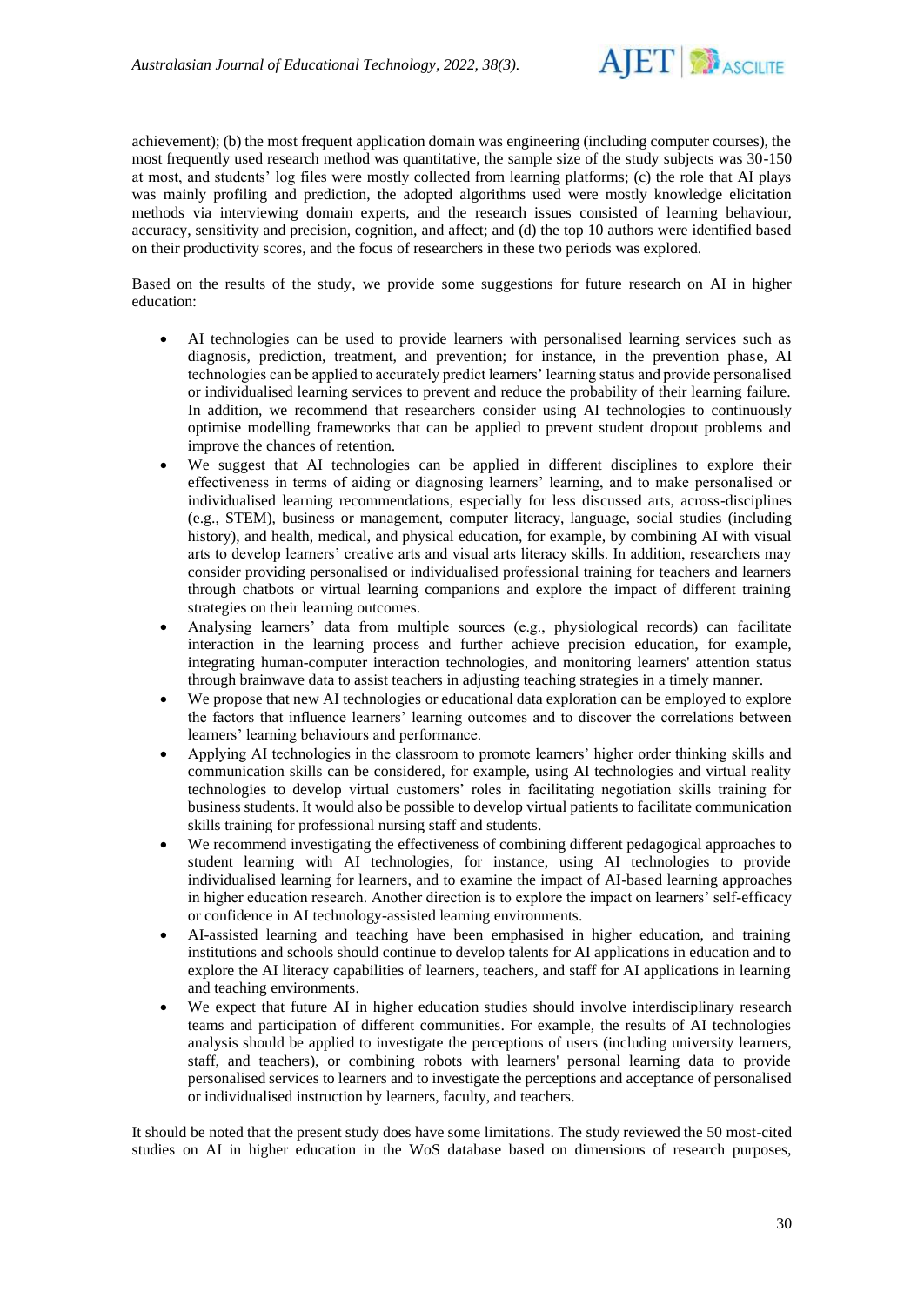

application domains, research methods, sample size, data source, roles of AI in education, adopted AI algorithms, and analysed research issues. The results of the analysis were affected by the classification, coding and analysis methods.

# **Acknowledgements**

This study is supported in part by the Ministry of Science and Technology of the Republic of China under contract numbers MOST 109-2511-H-031-002-MY3, MOST 108-2511-H-224-006-MY3 and MOST 110- 2511-H-152-002-MY3.

# **References**

- Ahmad, N., Aghdam, R. F., Butt, I., & Naveed, A. (2020). Citation-based systematic literature review of energy-growth nexus: An overview of the field and content analysis of the top 50 influential papers. *Energy Economics*, *86*, Article 104642. <https://doi.org/10.1016/j.eneco.2019.104642>
- Alajmi, Q., Al-Sharafi, M. A., & Abuali, A. (2020). Smart learning gateways for Omani HEIs towards educational technology: Benefits, challenges and solutions. *International Journal of Information Technology and Language Studies*, *4*(1), 12–17. <https://journals.sfu.ca/ijitls/index.php/ijitls/article/view/123/pdf>
- Asatullaeva, Z., Aghdam, R. F. Z., Ahmad, N., & Tashpulatova, L. (2021). The impact of foreign aid on economic development: A systematic literature review and content analysis of the top 50 most influential papers. *Journal of International Development*, *33*(4), 717–751. <https://doi.org/10.1002/jid.3543>
- Barbera, J., Selverian, S., Courington, R., Mikhail, C., & Colvin, A. (2020). The top 50 most influential articles in hip arthroscopy. *Arthroscopy: The Journal of Arthroscopic & Related Surgery*, *36*(3), 716– 722.<https://doi.org/10.1016/j.arthro.2019.09.031>
- Bates, T., Cobo, C., Mariño, O., & Wheeler, S. (2020). Can artificial intelligence transform higher education? *International Journal of Educational Technology in Higher Education*, *17*, Article 42. <https://doi.org/10.1186/s41239-020-00218-x>
- Bedenlier, S., Bond, M., Buntins, K., Zawacki-Richter, O., & Kerres, M. (2020). Facilitating student engagement through educational technology in higher education: A systematic review in the field of arts and humanities. *Australasian Journal of Educational Technology*, *36*(4), 126–150. <https://doi.org/10.14742/ajet.5477>
- Brooks, C., Erickson, G., Greer, J., & Gutwin, C. (2014). Modelling and quantifying the behaviours of students in lecture capture environments. *Computers & Education*, *75*, 282–292. <https://doi.org/10.1016/j.compedu.2014.03.002>
- Calvo, R. A., O'Rourke, S. T., Jones, J., Yacef, K., & Reimann, P. (2010). Collaborative writing support tools on the cloud. *IEEE Transactions on Learning Technologies*, *4*(1), 88–97. <https://doi.org/10.1109/TLT.2010.43>
- Chang, C. Y., Gau, M. L., Tang, K. Y., & Hwang, G. J. (2020). Directions of the 100 most cited nursing student education research: A bibliometric and co-citation network analysis. *Nurse Education Today*, Article 104645. <https://doi.org/10.1016/j.nedt.2020.104645>
- Chen, C. M., Lee, H. M., & Chen, Y. H. (2005). Personalized e-learning system using item response theory. *Computers & Education*, 44(3), 237–255.<https://doi.org/10.1016/j.compedu.2004.01.006>
- Chen, C. M., Wang, J. Y., & Yu, C. M. (2017). Assessing the attention levels of students by using a novel attention aware system based on brainwave signals. *British Journal of Educational Technology*, 48(2), 348–369.<https://doi.org/10.1111/bjet.12359>
- Chen, L. H. (2011). Enhancement of student learning performance using personalized diagnosis and remedial learning system. *Computers & Education*, 56(1), 289–299. https://doi.org/10.1016/j.compedu.2010.07.015
- Chen, X., Xie, H., Zou, D., & Hwang, G. J. (2020). Application and theory gaps during the rise of Artificial Intelligence in Education. *Computers and Education: Artificial Intelligence*, *1*, Article 100002.<https://doi.org/10.1016/j.caeai.2020.100002>
- Chen, X., Zou, D., Cheng, G., & Xie, H. (2020). Detecting latent topics and trends in educational technologies over four decades using structural topic modeling: A retrospective of all volumes of *Computers & Education*. *Computers & Education*, 151, Article 103855. <https://doi.org/10.1016/j.compedu.2020.103855>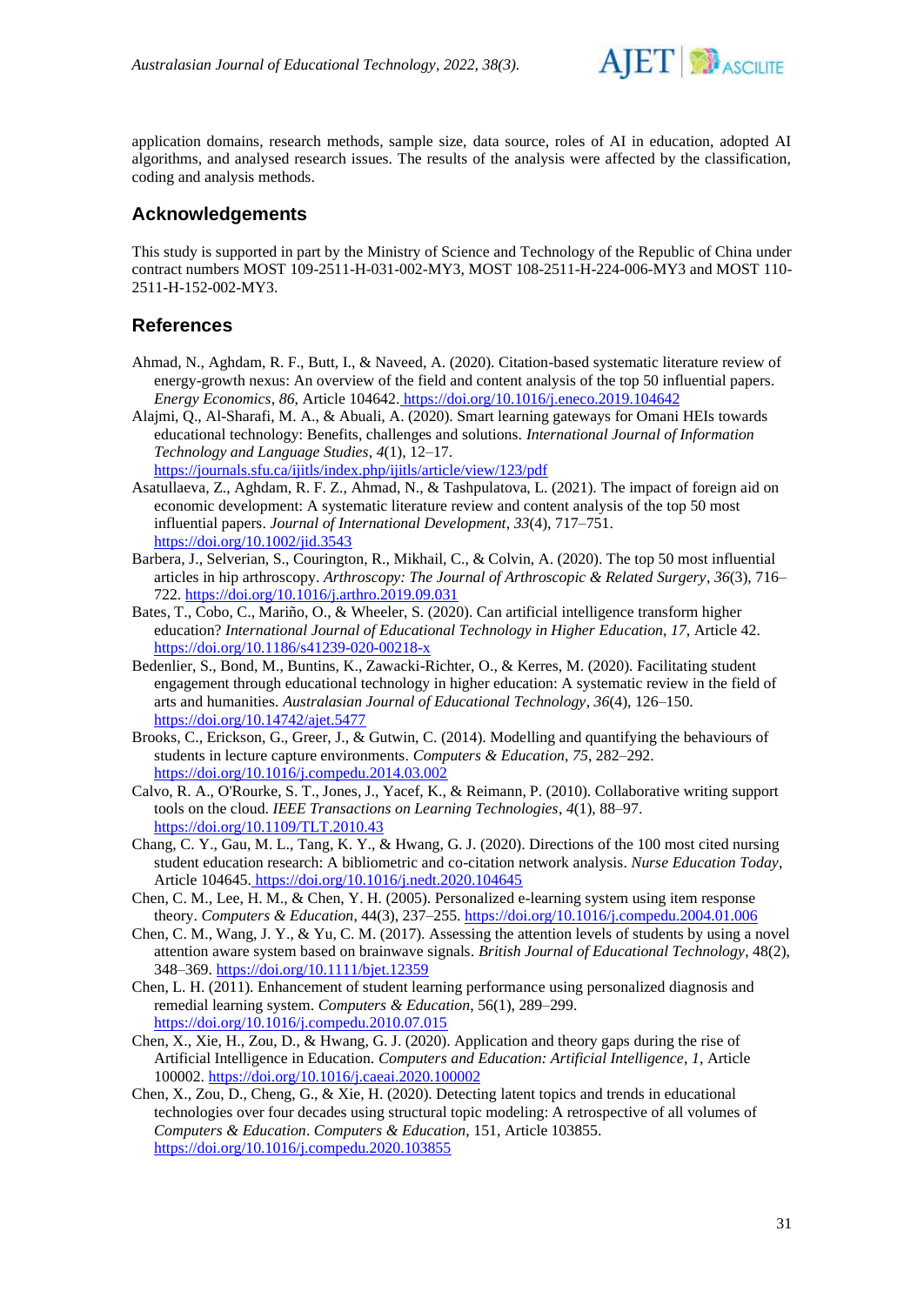

- Chen, X., Zou, D., Xie, H., & Wang, F. L. (2021). Past, present, and future of smart learning: A topicbased bibliometric analysis. *International Journal of Educational Technology in Higher Education*, 18(1), 1–29. <https://doi.org/10.1186/s41239-020-00239-6>
- Cheng, S. C., Hwang, G. J., & Lai, C. L. (2020). Critical research advancements of flipped learning: A review of the top 100 highly cited papers. *Interactive Learning Environments*, 1–17. <https://doi.org/10.1080/10494820.2020.1765395>
- Cuthbertson, B., Socha, T. L., & Potter, T. G. (2004). The double-edged sword: Critical reflections on traditional and modern technology in outdoor education. *Journal of Adventure Education & Outdoor Learning*, *4*(2), 133–144[. https://doi.org/10.1080/14729670485200491](https://doi.org/10.1080/14729670485200491)
- Dai, Y., Chai, C. S., Lin, P. Y., Jong, M. S. Y., Guo, Y., & Qin, J. (2020). Promoting students' well-being by developing their readiness for the artificial intelligence age. *Sustainability*, *12*(16), Article 6597. <https://doi.org/10.3390/su12166597>
- Drigas, A. S., & Ioannidou, R. E. (2012). Artificial intelligence in special education: A decade review. *International Journal of Engineering Education*, *28*(6), 1366–1372. [http://www.ijee.ie/latestissues/Vol28-6/17\\_ijee2663ns.pdf](http://www.ijee.ie/latestissues/Vol28-6/17_ijee2663ns.pdf)
- Galbraith, C. S., Merrill, G. B., & Kline, D. M. (2012). Are student evaluations of teaching effectiveness valid for measuring student learning outcomes in business related classes? A neural network and Bayesian analyses. *Research in Higher Education*, *53*(3), 353–374. [https://doi.org/10.1007/s11162-](https://doi.org/10.1007/s11162-011-9229-0) [011-9229-0](https://doi.org/10.1007/s11162-011-9229-0)
- García, P., Amandi, A., Schiaffino, S., & Campo, M. (2007). Evaluating Bayesian networks' precision for detecting students' learning styles. *Computers & Education*, *49*(3), 794–808. <https://doi.org/10.1016/j.compedu.2005.11.017>
- García, P., Schiaffino, S., & Amandi, A. (2008). An enhanced Bayesian model to detect students' learning styles in Web-based courses. *Journal of Computer Assisted Learning*, 24(4), 305–315. <https://doi.org/10.1111/j.1365-2729.2007.00262.x>
- Gray, C. C., & Perkins, D. (2019). Utilizing early engagement and machine learning to predict student outcomes. *Computers & Education*, *131*, 22–32[. https://doi.org/10.1016/j.compedu.2018.12.006](https://doi.org/10.1016/j.compedu.2018.12.006)
- Harmon, J., Pitt, V., Summons, P., & Inder, K. J. (2020). Use of artificial intelligence and virtual reality within clinical simulation for nursing pain education: A scoping review. *Nurse Education Today*, Article 104700[. https://doi.org/10.1016/j.nedt.2020.104700](https://doi.org/10.1016/j.nedt.2020.104700)
- Hew, K. F., Hu, X., Qiao, C., & Tang, Y. (2020). What predicts student satisfaction with MOOCs: A gradient boosting trees supervised machine learning and sentiment analysis approach. *Computers & Education*, 145, Article 103724[. https://doi.org/10.1016/j.compedu.2019.103724](https://doi.org/10.1016/j.compedu.2019.103724)
- Hooshyar, D., Pedaste, M., Saks, K., Leijen, Ä., Bardone, E., & Wang, M. (2020). Open learner models in supporting self-regulated learning in higher education: A systematic literature review. *Computers & Education*, 1*54*, Article 103878[. https://doi.org/10.1016/j.compedu.2020.103878](https://doi.org/10.1016/j.compedu.2020.103878)
- Howard, G. S., Cole, D. A., & Maxwell, S. E. (1987). Research productivity in psychology based on publication in the journals of the American psychological association. *American Psychologist*, *42*(11), 975–986.<https://doi.org/10.1037/0003-066X.42.11.975>
- Hume, G., Michael, J., Rovick, A., & Evens, M. (1996). Hinting as a tactic in one-on-one tutoring. *The Journal of the Learning Sciences*, *5*(1), 23–47. [https://doi.org/10.1207/s15327809jls0501\\_2](https://doi.org/10.1207/s15327809jls0501_2)
- Hwang, G. J. (2003). A conceptual map model for developing intelligent tutoring systems. *Computers & Education*, 40(3), 217–235. [https://doi.org/10.1016/S0360-1315\(02\)00121-5](https://doi.org/10.1016/S0360-1315(02)00121-5)
- Hwang, G. J., & Fu, Q. K. (2020). Advancement and research trends of smart learning environments in the mobile era. *International Journal of Mobile Learning and Organisation*, *14*(1), 114–129. <https://doi.org/10.1504/IJMLO.2020.103911>
- Hwang, G. J., & Tsai, C. C. (2011). Research trends in mobile and ubiquitous learning: a review of publications in selected journals from 2001 to 2010. *British Journal of Educational Technology*, 42(4), E65–E70.<https://doi.org/10.1111/j.1467-8535.2011.01183.x>
- Hwang, G. J., & Tu, Y. F. (2021). Roles and research trends of artificial intelligence in mathematics education: A bibliometric mapping analysis and systematic review. *Mathematics*, *9*(6), 584. <https://doi.org/10.3390/math9060584>
- Hwang, G. J., Tu, Y. F., & Lin, C. J. (2021). Advancements and hot research topics of artificial intelligence in mobile learning: A review of journal publications from 1995 to 2019. *International Journal of Mobile Learning and Organisation*, *15*(4), 427–447. <https://doi.org/10.1504/IJMLO.2021.10040636>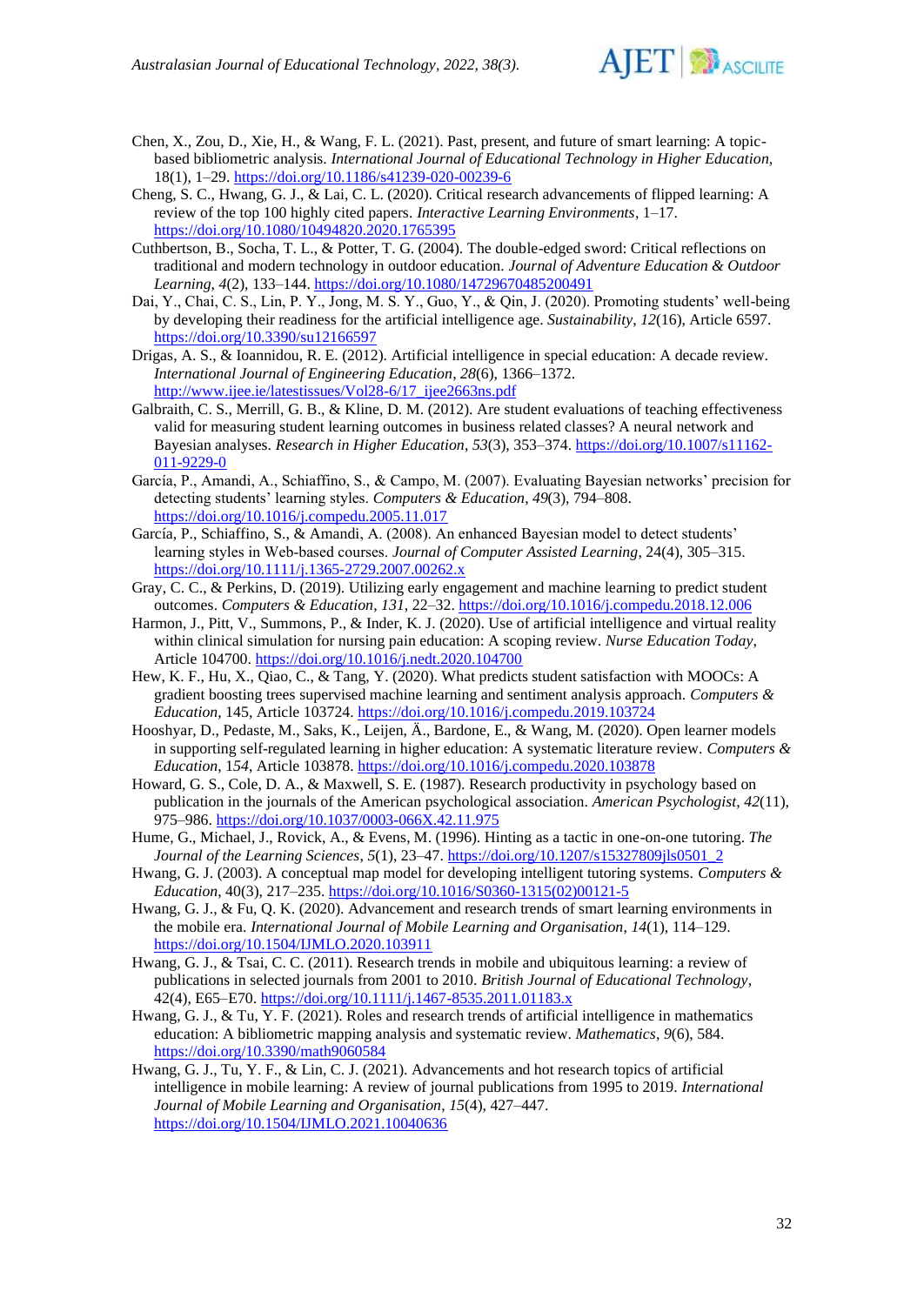

- Jeremic, Z., Jovanovic, J., & Gasevic, D. (2009). Evaluating an intelligent tutoring system for design patterns: The DEPTHS experience. *Journal of Educational Technology & Society*, *12*(2), 111–130. <https://www.jstor.org/stable/10.2307/jeductechsoci.12.2.111>
- Johnson, B., & Christensen, L. (2000). *Educational research: Quantitative and qualitative approaches*. Allyn & Bacon.
- Kaklauskas, A., Zavadskas, E.K., Pruskus, V., Vlasenko, A., Seniut, M., Kaklauskas, G., Matuliauskaitė, A., Gribniak, V. (2010). Biometric and intelligent self-assessment of student progress system. *Computers & Education*, *55*(2), 821–833[. https://doi.org/10.1016/j.compedu.2010.03.014](https://doi.org/10.1016/j.compedu.2010.03.014)
- Lai, C. L. (2020). Trends of mobile learning: A review of the top 100 highly cited papers. *British Journal of Educational Technology*, *51*(3), 721–742.<https://doi.org/10.1111/bjet.12884>
- Latham, A., Crockett, K., & McLean, D. (2014). An adaptation algorithm for an intelligent natural language tutoring system. *Computers & Education*, *71*, 97–110. <https://doi.org/10.1016/j.compedu.2013.09.014>
- Latham, A., Crockett, K., McLean, D., & Edmonds, B. (2012). A conversational intelligent tutoring system to automatically predict learning styles. *Computers & Education*, *59*(1), 95–109. <https://doi.org/10.1016/j.compedu.2011.11.001>
- Li, K. C., & Wong, B. T. M. (2021). Review of smart learning: Patterns and trends in research and practice. *Australasian Journal of Educational Technology*, *37*(2), 189–204. <https://doi.org/10.14742/ajet.6617>
- Liang, J. C., Hwang, G. J., Chen, M. R. A., & Darmawansah, D. (2021). Roles and research foci of artificial intelligence in language education: An integrated bibliographic analysis and systematic review approach. *Interactive Learning Environments*, 1–27. <https://doi.org/10.1080/10494820.2021.1958348>
- Lin, C. F., Yeh, Y. C., Hung, Y. H., & Chang, R. I. (2013). Data mining for providing a personalized learning path in creativity: An application of decision trees. *Computers & Education*, *68*, 199–210. <https://doi.org/10.1016/j.compedu.2013.05.009>
- Lin, H. C., & Hwang, G. J. (2019). Research trends of flipped classroom studies for medical courses: A review of journal publications from 2008 to 2017 based on the technology-enhanced learning model. *Interactive Learning Environments*, *27*(8), 1011–1027. <https://doi.org/10.1080/10494820.2018.1467462>
- Lin, T. C., Lin, T. J., & Tsai, C. C. (2014). Research trends in science education from 2008 to 2012: A systematic content analysis of publications in selected journals. *International Journal of Science Education*, *36*(8), 1346–1372.<https://doi.org/10.1080/09500693.2013.864428>
- Liu, C. L. (2005). Using mutual information for adaptive item comparison and student assessment. *Journal of Educational Technology & Society*, *8(*4), 100–119. <https://www.jstor.org/stable/jeductechsoci.8.4.100>
- Lo, J. J., Chan, Y. C., & Yeh, S. W. (2012). Designing an adaptive web-based learning system based on students' cognitive styles identified online. *Computers & Education*, *58*(1), 209–222. <https://doi.org/10.1016/j.compedu.2011.08.018>
- Lo, J. J., Wang, H. M., & Yeh, S. W. (2004). Effects of confidence scores and remedial instruction on prepositions learning in adaptive hypermedia. *Computers & Education*, *42*(1), 45–63. [https://doi.org/10.1016/S0360-1315\(03\)00064-2](https://doi.org/10.1016/S0360-1315(03)00064-2)
- Luan, H., Geczy, P., Lai, H., Gobert, J., Yang, S. J. H., Ogata, H., et al. (2020). Challenges and future directions of big data and artificial intelligence in education. *Frontiers in Psychology*, *11*, Article 580820.<https://doi.org/10.3389/fpsyg.20>
- Luan, H., & Tsai, C. C. (2021). A review of using machine learning approaches for precision education. *Educational Technology & Society*, *24*(1), 250–266. https://www.jstor.org/stable/26977871
- Luckin, R., Holmes, W., Griffiths, M., & Forcier, L. B. (2016). *Intelligence unleashed: An argument for AI in education*. Pearson.
- Lykourentzou, I., Giannoukos, I., Nikolopoulos, V., Mpardis, G., & Loumos, V. (2009). Dropout prediction in e-learning courses through the combination of machine learning techniques. *Computers & Education*, *53*(3), 950–965.<https://doi.org/10.1016/j.compedu.2009.05.010>
- Mason, C., Twomey, J., Wright, D., & Whitman, L. (2018). Predicting engineering student attrition risk using a probabilistic neural network and comparing results with a backpropagation neural network and logistic regression. *Research in Higher Education*, *59*(3), 382–400. [https://doi.org/10.1007/s11162-](https://doi.org/10.1007/s11162-017-9473-z) [017-9473-z](https://doi.org/10.1007/s11162-017-9473-z)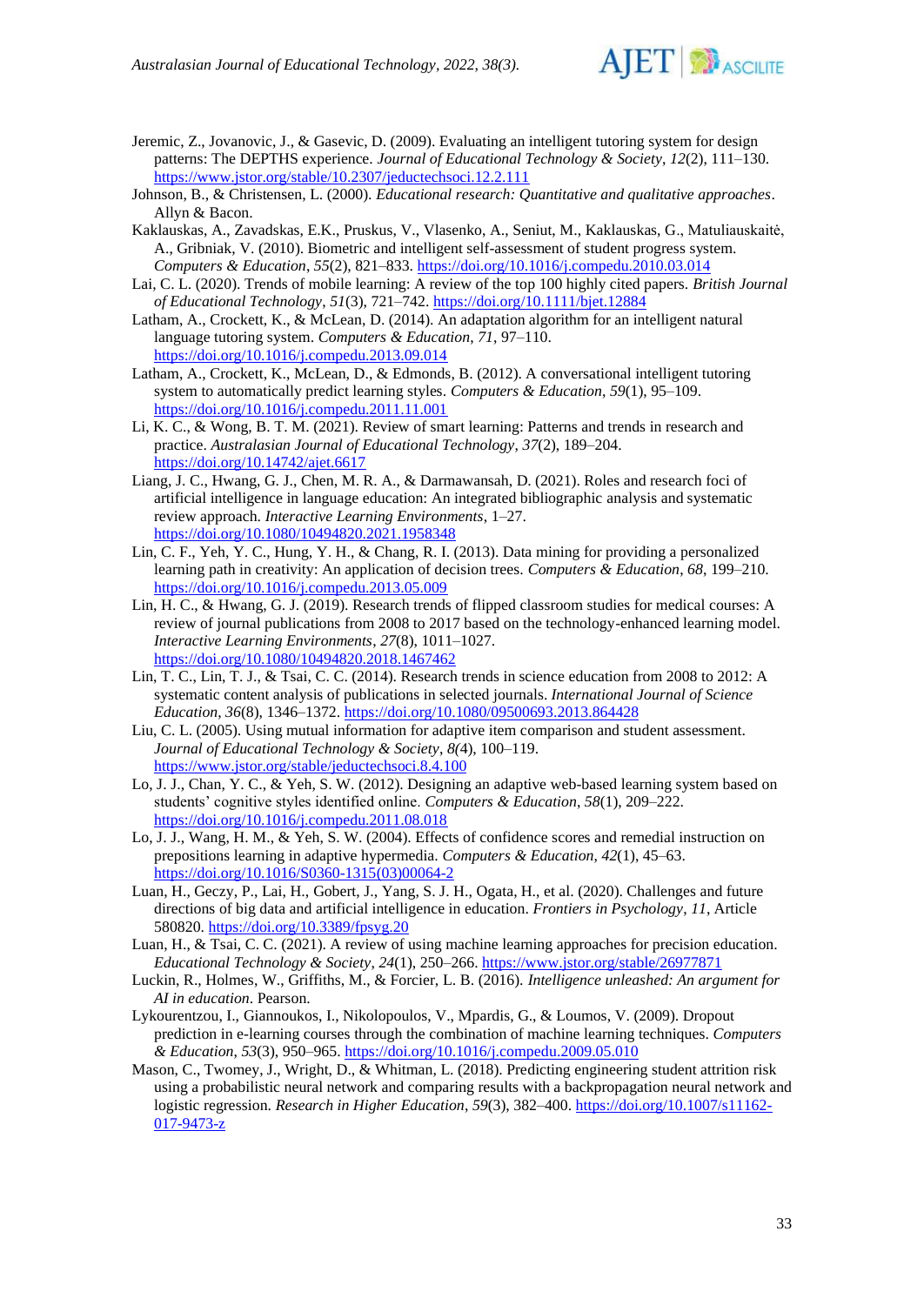

McNamara, D. S., Crossley, S. A., Roscoe, R. D., Allen, L. K., & Dai, J. (2015). A hierarchical classification approach to automated essay scoring. *Assessing Writing*, *23*, 35–59. <https://doi.org/10.1016/j.asw.2014.09.002>

- Mohamed, H., & Lamia, M. (2018). Implementing flipped classroom that used an intelligent tutoring system into learning process. *Computers & Education*, *124*, 62–76. <https://doi.org/10.1016/j.compedu.2018.05.011>
- Moher, D., Liberati, A., Tetzlaff, J., Altman, D. G., & Prisma Group. (2009). Preferred reporting items for systematic reviews and meta-analyses: The PRISMA statement. *PLoS Medicine*, *6*(7), e1000097. <https://doi.org/10.1371/journal.pmed.1000097>
- Moundridou, M., & Virvou, M. (2002). Evaluating the persona effect of an interface agent in a tutoring system. *Journal of Computer Assisted Learning*, *18*(3), 253–261. [https://doi.org/10.1046/j.0266-](https://doi.org/10.1046/j.0266-4909.2001.00237.x) [4909.2001.00237.x](https://doi.org/10.1046/j.0266-4909.2001.00237.x)
- Nehm, R. H., Ha, M., & Mayfield, E. (2012). Transforming biology assessment with machine learning: automated scoring of written evolutionary explanations. *Journal of Science Education and Technology*, *21*(1), 183–196[. https://doi.org/10.1007/s10956-011-9300-9](https://doi.org/10.1007/s10956-011-9300-9)
- Popenici, S. A., & Kerr, S. (2017). Exploring the impact of artificial intelligence on teaching and learning in higher education. *Research and Practice in Technology Enhanced Learning*, *12*(1), 1–13. <https://doi.org/10.1186/s41039-017-0062-8>
- Rau, M. A., Michaelis, J. E., & Fay, N. (2015). Connection making between multiple graphical representations: A multi-methods approach for domain-specific grounding of an intelligent tutoring system for chemistry. *Computers & Education*, *82*, 460–485. <https://doi.org/10.1016/j.compedu.2014.12.009>
- Schiaffino, S., Garcia, P., & Amandi, A. (2008). eTeacher: Providing personalized assistance to elearning students. *Computers & Education*, *51*(4), 1744–1754. <https://doi.org/10.1016/j.compedu.2008.05.008>
- Shukla, A. K., Janmaijaya, M., Abraham, A., & Muhuri, P. K. (2019). Engineering applications of artificial intelligence: A bibliometric analysis of 30 years (1988–2018). *Engineering Applications of Artificial Intelligence*, *85*, 517–532.<https://doi.org/10.1016/j.engappai.2019.06.010>
- Soller, A. (2004). Understanding knowledge-sharing breakdowns: A meeting of the quantitative and qualitative minds. *Journal of Computer Assisted Learning*, *20*(3), 212–223. <https://doi.org/10.1111/j.1365-2729.2004.00081.x>
- Stankov, S., Rosić, M., Žitko, B., & Grubišić, A. (2008). TEx-Sys model for building intelligent tutoring systems. *Computers & Education*, *51*(3), 1017–1036.<https://doi.org/10.1016/j.compedu.2007.10.002>
- Tang, K. Y., Chang, C. Y., & Hwang, G. J. (2021). Trends in artificial intelligence-supported e-learning: A systematic review and co-citation network analysis (1998–2019). *Interactive Learning Environments*, 1–19.<https://doi.org/10.1080/10494820.2021.1875001>
- Tomasevic, N., Gvozdenovic, N., & Vranes, S. (2020). An overview and comparison of supervised data mining techniques for student exam performance prediction. *Computers & Education*, *143*, Article 103676.<https://doi.org/10.1016/j.compedu.2019.103676>
- Tono, Y., Satake, Y., & Miura, A. (2014). The effects of using corpora on revision tasks in L2 writing with coded error feedback. *ReCALL*, *26*(2), 147–162.<https://doi.org/10.1017/S095834401400007X>
- Trevors, G., Duffy, M., & Azevedo, R. (2014). Note-taking within MetaTutor: Interactions between an intelligent tutoring system and prior knowledge on note-taking and learning. *Educational Technology Research and Development, 62*(5), 507–528.<https://doi.org/10.1007/s11423-014-9343-8>
- Wang, T., Su, X., Ma, P., Wang, Y., & Wang, K. (2011). Ability-training-oriented automated assessment in introductory programming course. *Computers & Education*, *56*(1), 220–226. <https://doi.org/10.1016/j.compedu.2010.08.003>
- Winkler-Schwartz, A., Bissonnette, V., Mirchi, N., Ponnudurai, N., Yilmaz, R., Ledwos, N., Siyar, S., Azarnoush, H., Karlik, B., & Del Maestro, R. F. (2019). Artificial intelligence in medical education: Best practices using machine learning to assess surgical expertise in virtual reality simulation. *Journal of Surgical Education*, *76*(6), 1681–1690[. https://doi.org/10.1016/j.jsurg.2019.05.015](https://doi.org/10.1016/j.jsurg.2019.05.015)
- Wise, A. F., Cui, Y., Jin, W., & Vytasek, J. (2017). Mining for gold: Identifying content-related MOOC discussion threads across domains through linguistic modeling. *The Internet and Higher Education*, *32*, 11–28.<https://doi.org/10.1016/j.iheduc.2016.08.001>
- Wu, J. Y., Hsiao, Y. C., & Nian, M. W. (2020). Using supervised machine learning on large-scale online forums to classify course-related Facebook messages in predicting learning achievement within the personal learning environment. *Interactive Learning Environments*, *28*(1), 65–80. <https://doi.org/10.1080/10494820.2018.1515085>